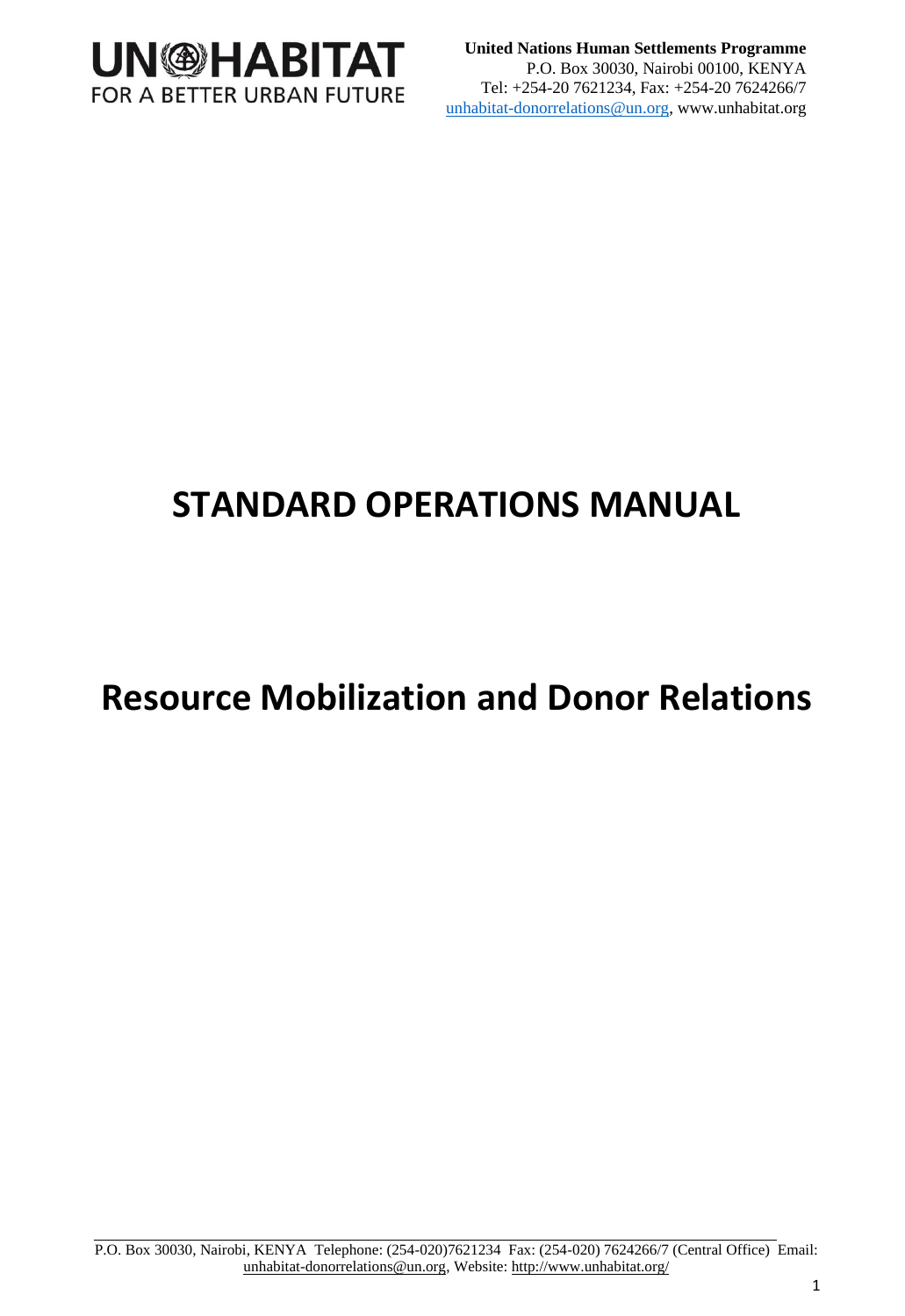## Table of Contents

| 1. |                                                                               |  |
|----|-------------------------------------------------------------------------------|--|
|    |                                                                               |  |
|    |                                                                               |  |
| 2. |                                                                               |  |
|    |                                                                               |  |
|    |                                                                               |  |
|    |                                                                               |  |
| 3. |                                                                               |  |
|    |                                                                               |  |
|    |                                                                               |  |
|    |                                                                               |  |
|    |                                                                               |  |
|    |                                                                               |  |
| 4. |                                                                               |  |
|    |                                                                               |  |
|    |                                                                               |  |
| 5. |                                                                               |  |
|    | Services coordinated by Donor Relations and Strategy Resource Partnerships 15 |  |
|    |                                                                               |  |
|    |                                                                               |  |
| 6. |                                                                               |  |
|    |                                                                               |  |
|    |                                                                               |  |
|    |                                                                               |  |
| 7. |                                                                               |  |
|    |                                                                               |  |
| 8. |                                                                               |  |
|    |                                                                               |  |
|    |                                                                               |  |

P.O. Box 30030, Nairobi, KENYA Telephone: (254-020)7621234 Fax: (254-020) 7624266/7 (Central Office) Email: unhabitat-donorrelations@un.org, Website: http://www.unhabitat.org/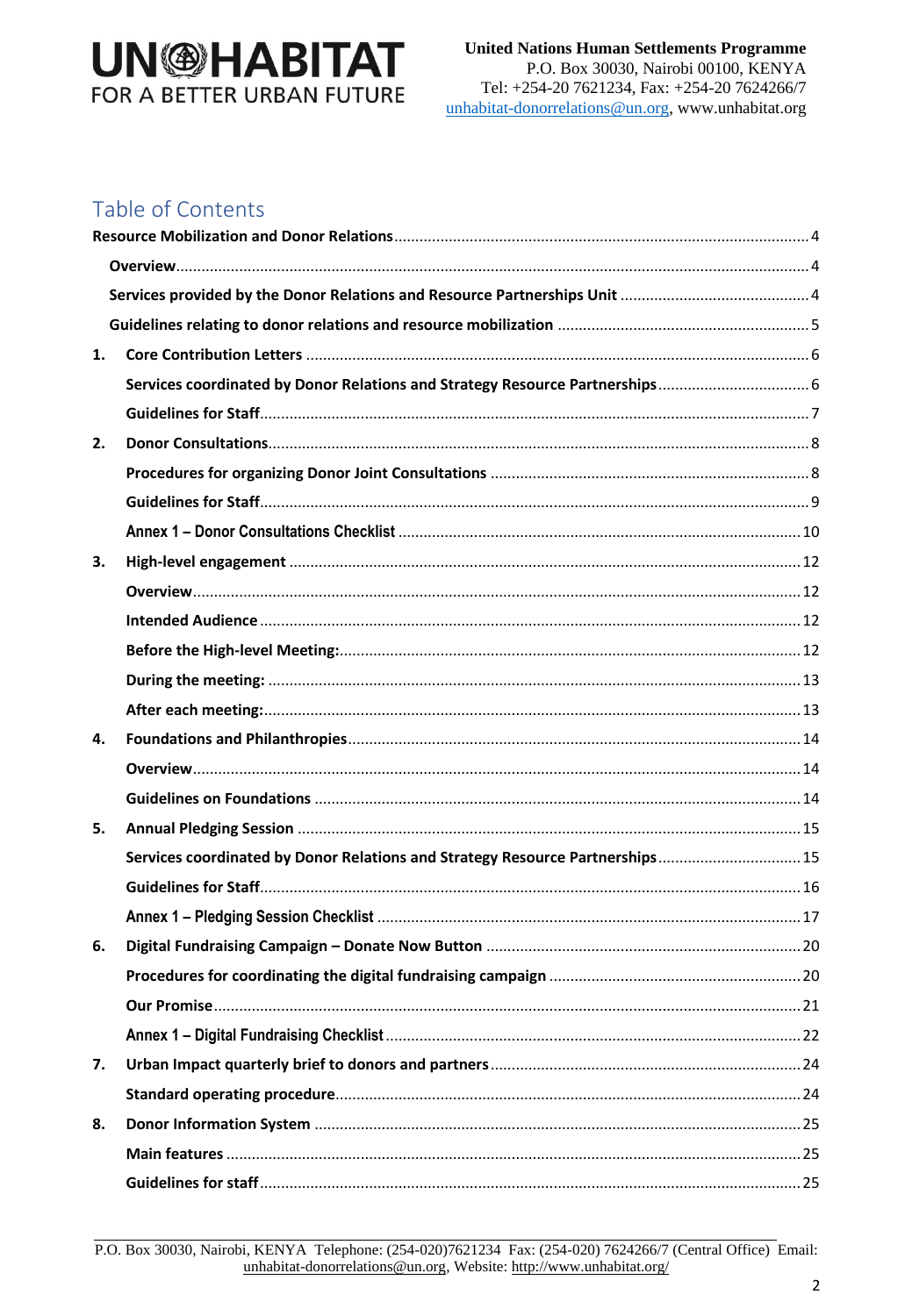#### **United Nations Human Settlements Programme**

P.O. Box 30030, Nairobi 00100, KENYA Tel: +254-20 7621234, Fax: +254-20 7624266/7 unhabitat-donorrelations@un.org, www.unhabitat.org

| 10. |  |
|-----|--|
|     |  |
|     |  |

P.O. Box 30030, Nairobi, KENYA Telephone: (254-020)7621234 Fax: (254-020) 7624266/7 (Central Office) Email: unhabitat-donorrelations@un.org, Website[: http://www.unhabitat.org/](http://www.unhabitat.org/)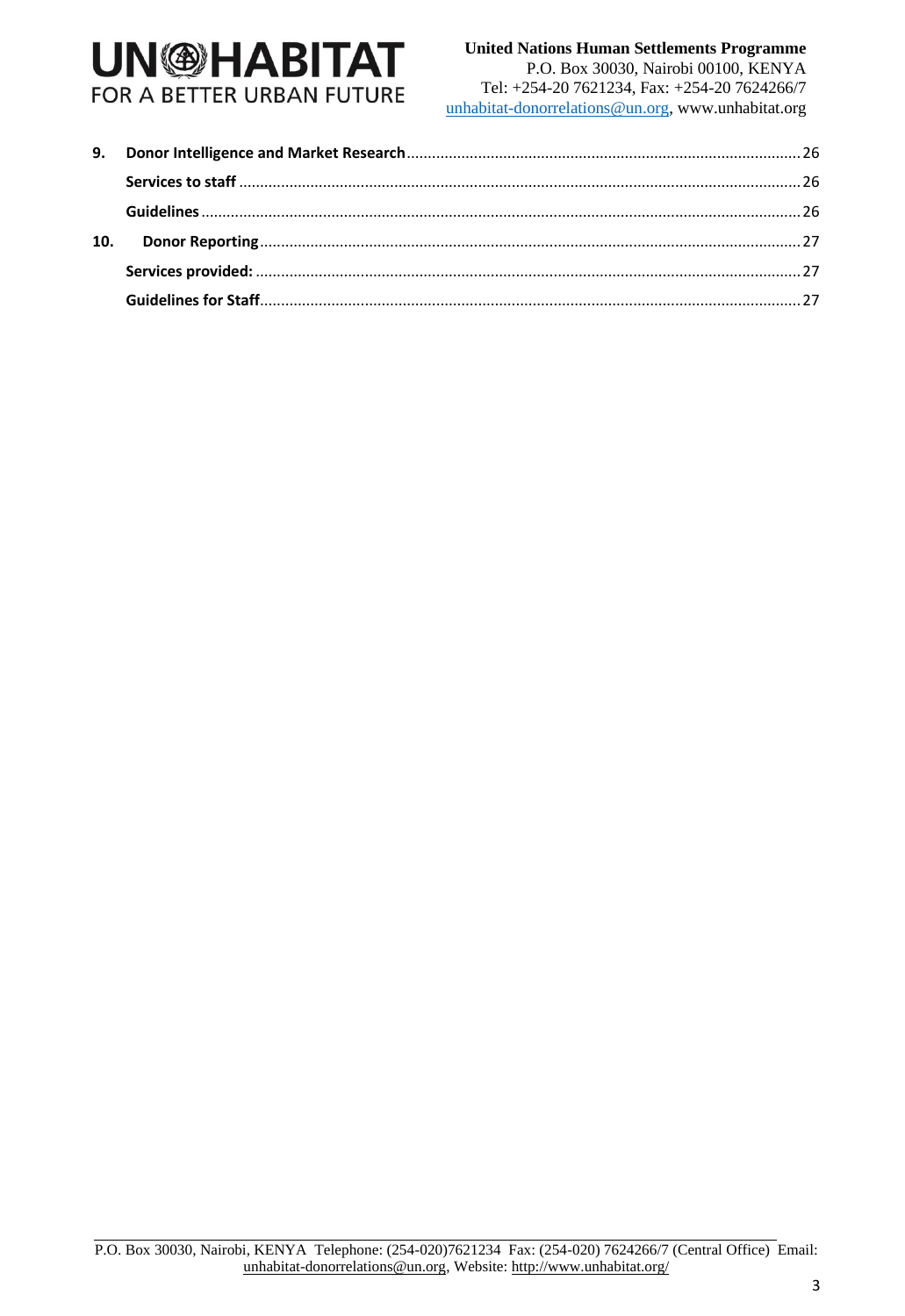

## **STANDARD OPERATIONS MANUAL**

### <span id="page-3-0"></span>**Resource Mobilization and Donor Relations**

#### <span id="page-3-1"></span>**Overview**

Donor relations and resource mobilization are aimed at securing adequate, predictable, flexible funding to deliver results to deliver the results outlined in UN-Habitat's strategic plans. UN-Habitat's main sources of funding are:

- a) **Regular budget**: UN-Habitat's allocation from Member States' assessed contributions to the United Nations system.
- b) **Foundation non-earmarked**: voluntary non-earmarked contributions mainly from Member States for the core work of the organization.
- c) **Foundation earmarked**: earmarked contributions from Member States and other donors for global programmes that are largely normative, such as the Global Land Tool Network and World Urban Forum.
- d) **Technical cooperation**: earmarked contributions from Member States and other donors for programmes at the country and regional level.
- e) **Programme support**: a percentage is charged on earmarked contributions to cover the additional indirect cost of technical and administrative support

Resource mobilization is carried out by all offices in UN-Habitat. Regional offices focus on raising funds for technical cooperation activities in their countries and Headquarters offices focusing on raising funds for global normative programmes. This work is supported by the Donor Relations and Resource Strategic Partnerships Unit in the External Relations, Strategy and Innovation Division and a system of donor focal points ensures that we develop and maintain good relations with development partners

### <span id="page-3-2"></span>**Services provided by the Donor Relations and Resource Partnerships Unit**

- 1. Develop the corporat[e resource mobilization strategy](https://dis.unhabitat.org/DIS/resources1.aspx?page_id=3004) and monitor its implementation
- **2. Core contributions:** The unit prepares letters twice a year from the Executive Director requesting non earmarked contributions for UN-Habitat's core work and follows up directly on payment of these contributions with Member States through their missions in Nairobi and through the donor focal points.
- 3. **Donor meetings and events:** organize and support a) strategic funding dialogues between UN-Habitat and development partners in line with the Secretary General's Funding Compact, b) joint consultations with donors at global and regional levels, c) bilateral meetings with donors and development partners to develop and strengthen strategic relations
- **4. Communications:** encourage offices and regions to provide impact stories and coordinate production of the quarterly Urban Impact brief to donors and partners

P.O. Box 30030, Nairobi, KENYA Telephone: (254-020)7621234 Fax: (254-020) 7624266/7 (Central Office) Email: unhabitat-donorrelations@un.org, Website[: http://www.unhabitat.org/](http://www.unhabitat.org/)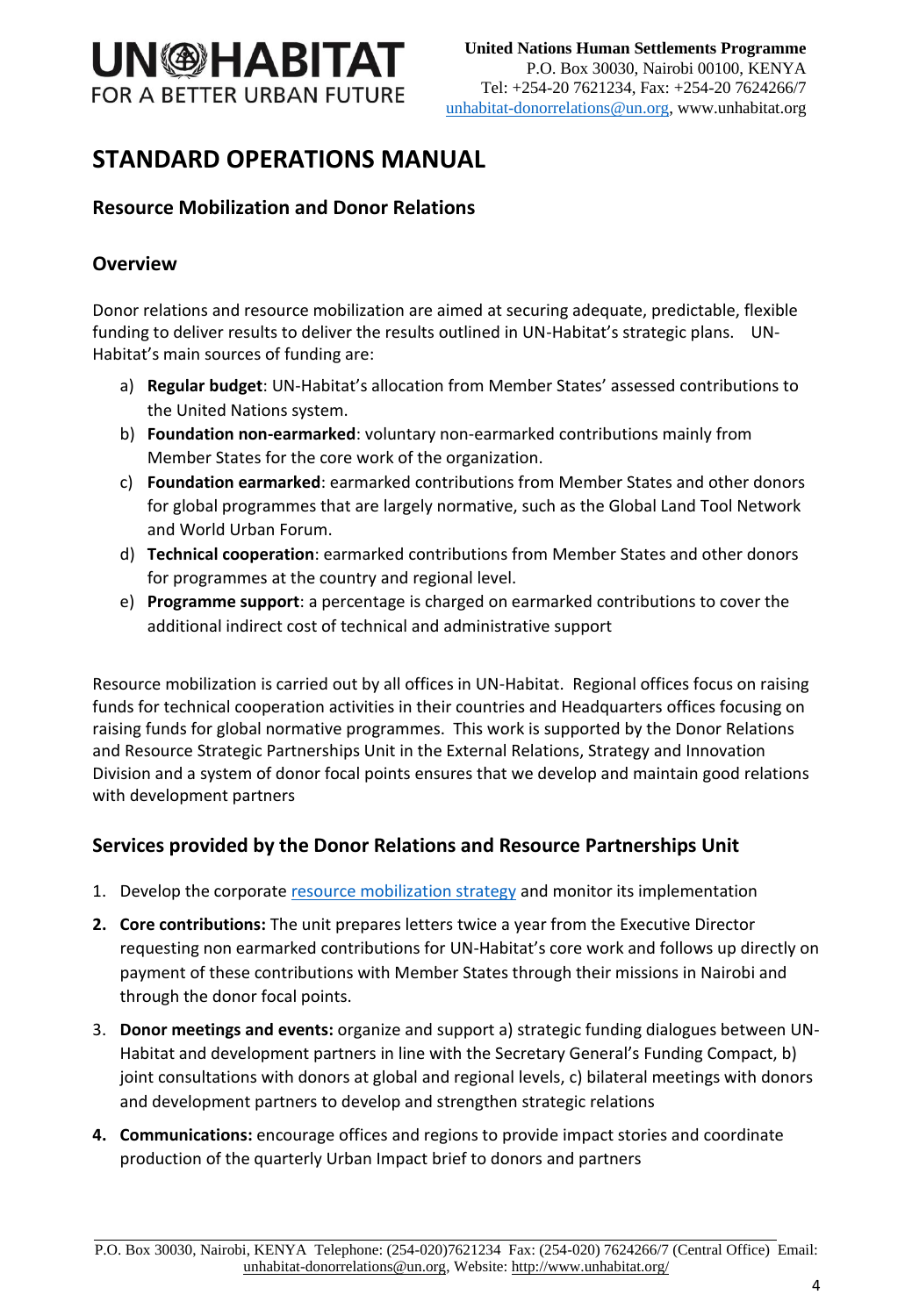- **5. Tools:** maintain and ensure access to all staff to the [Donor Information System](https://dis.unhabitat.org/dis/dashboard.aspx) which provides a) profiles of over 600 donors and partners, b) dashboards on UN-Habitat's donors by region and globally and the status of the organization's income by year, fund and donor type c) donor reporting calendar and central repository of donor reports on earmarked contributions; d) central repository of resources on resource mobilization including training materials, among other features. Develop resource mobilization guidelines such as the **Donor Visibility** [Guideline.](https://dis.unhabitat.org/DIS/resources1.aspx?page_id=3004)
- **6. Donor intelligence:** a) carry out targeted donor intelligence at the request of offices b) regularly update the donor profiles in the Donor Information System, c) provide offices with access to external donor intelligence systems such as [Devex.](https://www.devex.com/)
- **7. Monitoring and reporting for Member States and Management:** a) provide monthly updates to Member States on UN-Habitat's income, b) provide income projections against approved budgets, c) provide monthly updates on donor reporting status to senior management, d) organize and provide updates to the quarterly meetings of the Resource Mobilization Steering Committee
- **8. Donor Reporting** a) organize monthly meetings with donor reporting focal points to improve timely reporting on contribution grants b) provide regular reports to management on corporate wide reporting on contribution agreements, c) maintain the donor reporting calendar
- 9. **Capacity building**: a) organize training by external experts for staff with resource mobilization functions, b) offer internal training on the Donor Information System and other resource mobilization guidance
- 10. **Focal point role for key donors and donor categories:** act as focal point for selected donors such as Norway and Sweden and for Foundations and Philanthropists

## <span id="page-4-0"></span>**Guidelines relating to donor relations and resource mobilization**

- 1. For information on donor relations and resource mobilization contact [unhabitat](mailto:unhabitat-donorrelations@un.org)[donorrelations@un.org](mailto:unhabitat-donorrelations@un.org)
- 2. Resource Mobilization Strategy 2020-2023
- 3. Donor Visibility Guidelines
- 4. Contributing to quarterly Urban Impact brief that goes to over 14,000 partners including donors
- 5. Relations with Foundations and Philanthropists
- 6. Donor Information System
- 7. Donor Intelligence and Market Research
- 8. Donor Focal Point System
- 9. Bilateral and joint consultations with donors
- 10. Donor Reporting
- 11. Standard Interim Donor Reporting Template aligned to UN System template
- 12. Standard Final Donor Reporting Template aligned to UN System template

P.O. Box 30030, Nairobi, KENYA Telephone: (254-020)7621234 Fax: (254-020) 7624266/7 (Central Office) Email: unhabitat-donorrelations@un.org, Website[: http://www.unhabitat.org/](http://www.unhabitat.org/)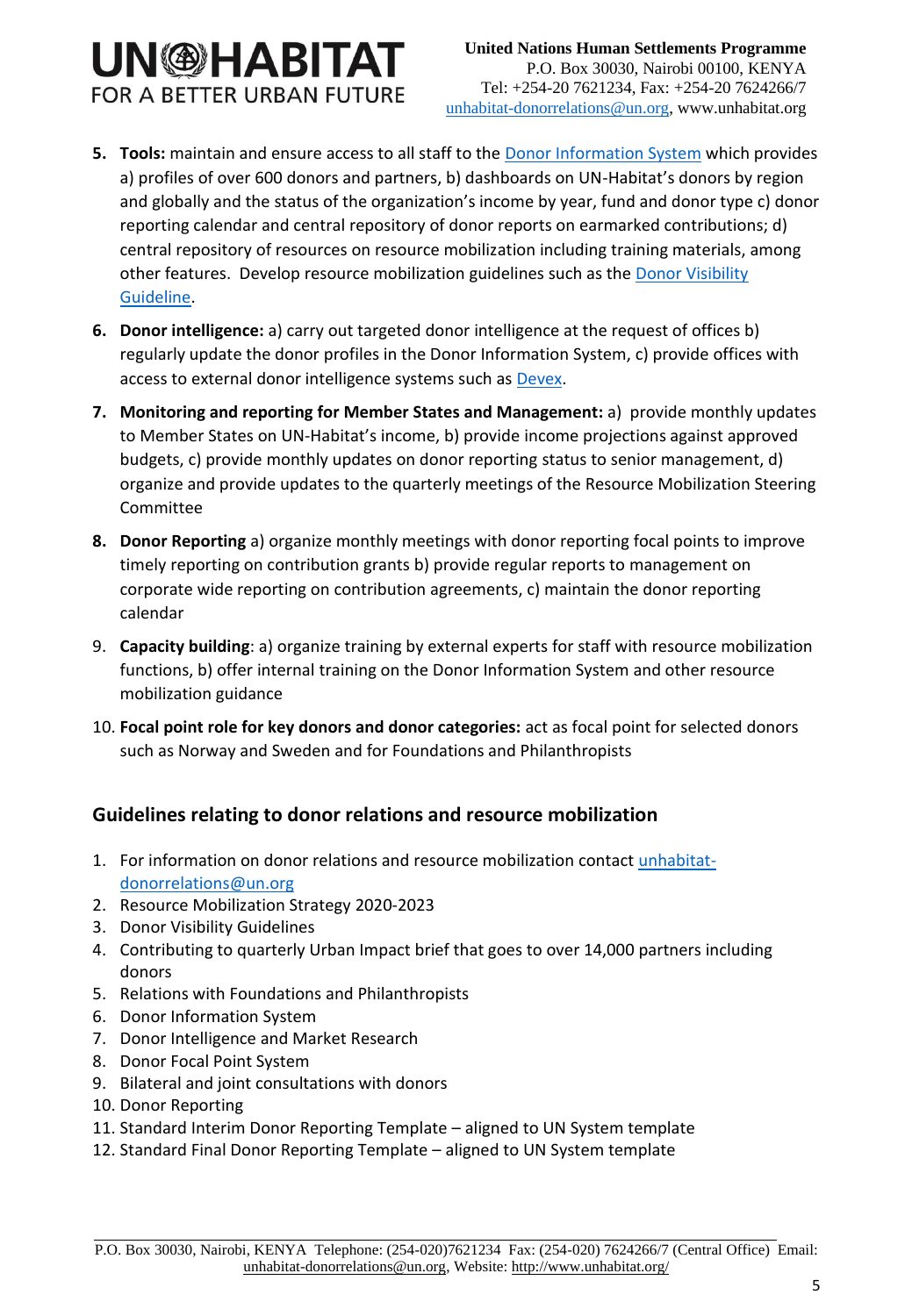## <span id="page-5-0"></span>**1. Core Contribution Letters**

The Donor Relations and Strategic Partnerships Unit, as part of its responsibilities, coordinates in the inscription of the core contribution and reminder letters which invite Member States to provide financial support for the urban development agenda and more specifically, implementation of UN-Habitat's strategic plan and approved work programme. This is done in close consultation with Office of the Executive Director (OED) and Secretary to the Governing Bodies (SGB).

The core contribution letters are to be written in the official UN languages: Arabic, Chinese, English, French, Russian and Spanish.

### <span id="page-5-1"></span>**Services coordinated by Donor Relations and Strategy Resource Partnerships**

- 1. Setting up a proposed minimum contribution according to World Bank economic ranking for every Member State.
- 2. Drafting of the core contribution letters with guidance from SGB, Regional directors and Executive director's office.
	- Consultations with regional directors on their respective regional project portfolio to be include in the letters.
	- Preparation of the invoices based off the established minimum contribution metric in Number 1
	- Generate a unique reference number and/or statement in the invoices for easier identification of received funds.
	- Preparation of the status of General Purpose (non-earmarked) contributions (see annex ) as well as update on the three UN-Habitat fund types and budgeted funding for each.
- 3. Share the final version approved by regional directors, SGB and key staff members from Donor Relations and Strategic Partnerships Unit with the Executive Director's office for final approval.
- 4. Coordinate translation of the final core contribution letter to the respective Member State's preferred correspondence language based on the UN-Headquarters Blue Book and guidance from country focal points.
- 5. Proofreading all 195 letters addressed to every Member State.
- 6. Establishment of a common drive, with version control, of all documents relating to the core contributions
	- This is in Teams/One-drive that allows for easier communication in the event there is need to make changes to the document immediately.

P.O. Box 30030, Nairobi, KENYA Telephone: (254-020)7621234 Fax: (254-020) 7624266/7 (Central Office) Email: unhabitat-donorrelations@un.org, Website[: http://www.unhabitat.org/](http://www.unhabitat.org/)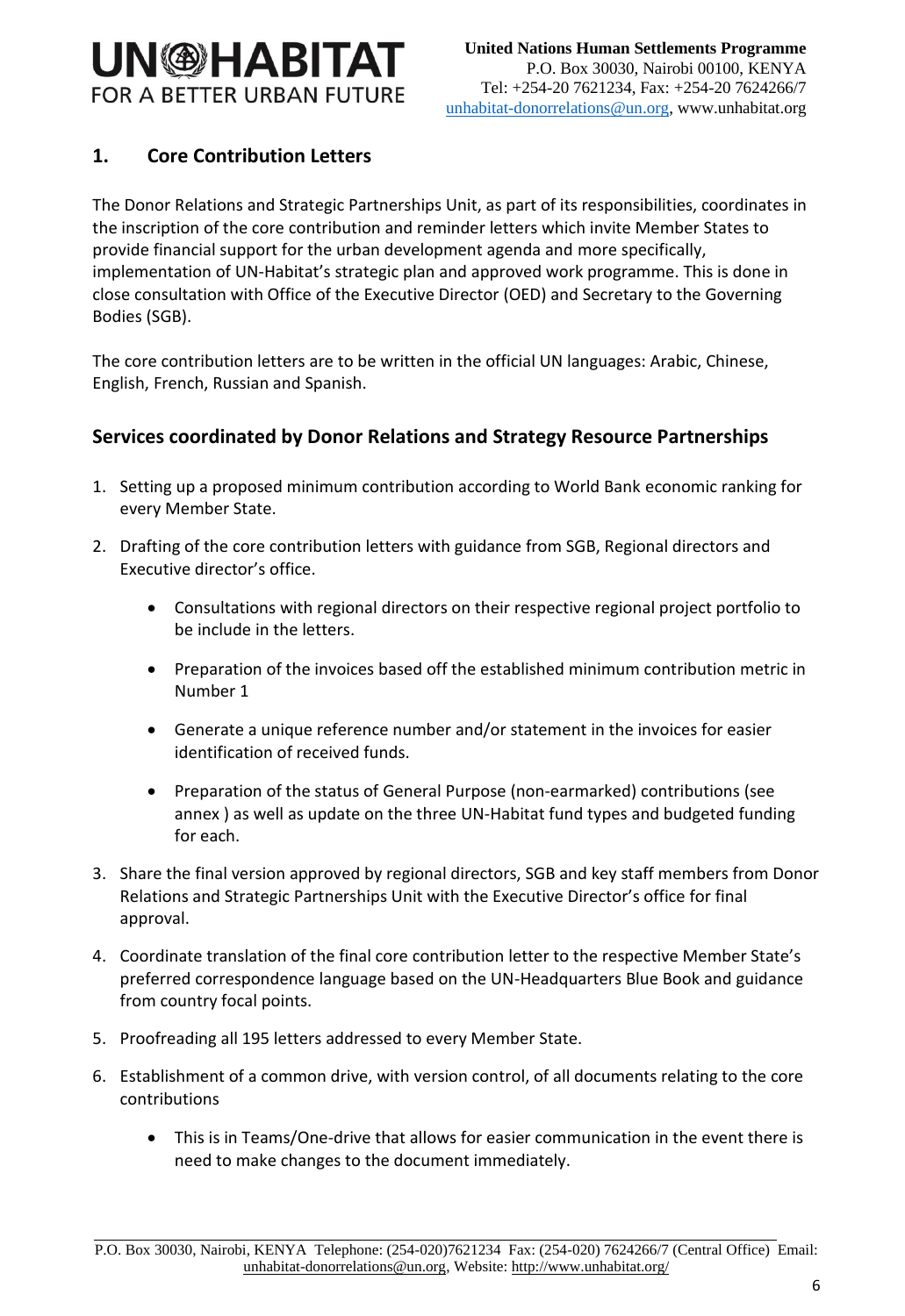## **UN<sup>®</sup>HABITAT FOR A BETTER URBAN FUTURE**

- 7. Establishment of a distribution criteria of the letters i.e. based on region or location of the office or the language. This ensures no region is missed, nor a language group neglected.
	- In the event a member state would need to receive their letter in two or more different languages, a separate batch will be created to ensure that they are not left out or missed.
	- Have a list on countries that would receive the core contribution letters
- 8. Establishment of a tracking system of all the responses received from Member States which allow easier projection of funding for the year.

### <span id="page-6-0"></span>**Guidelines for Staff**

- 1. Donor Relations and Strategic Partnerships Unit and Donor Focal Points are required to follow up with the Member States on the contributions and pledges.
- 2. In follow up with member states/donors, respective Donor Focal Points should emphasize the use of the reference (provided in the invoice) during their bank transfers to UN-Habitat for tracking and identification purposed when funds are remitted into the organization's bank accounts.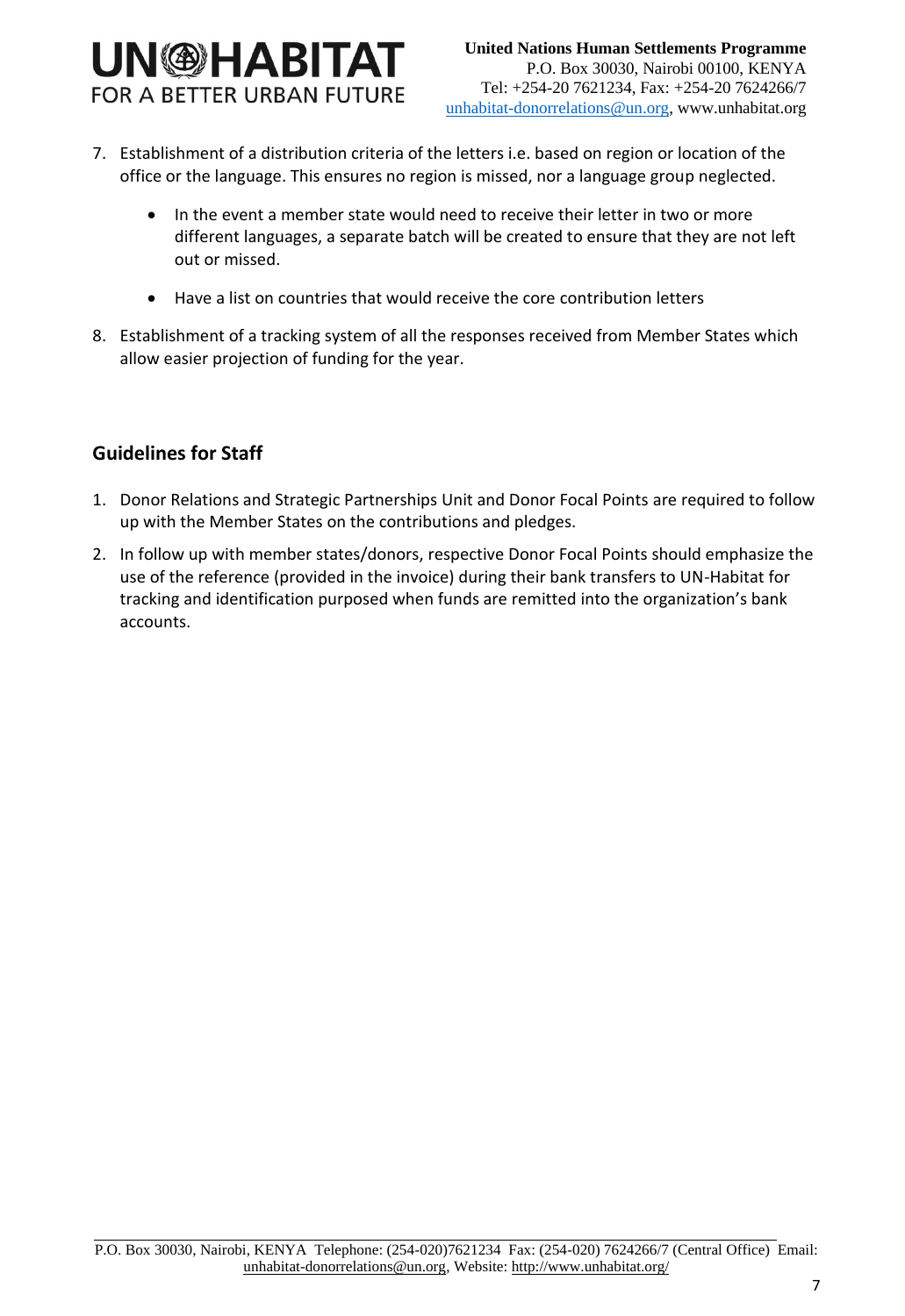## <span id="page-7-0"></span>**2. Donor Consultations**

The Donor Relations and Strategic Resource Partnerships Unit (DRSRP), in the External Relations and Partnerships Branch, ERSKI coordinates and supports joint donor consultations, as part of its responsibilities. The consultations, aimed at strengthening relations with key donors, provide an opportunity for UN-Habitat to update on progress in implementation of its strategic plan, consult Member States on proposed future plans and explore new partnership opportunities, and get feedback from key donors on the organization's performance.

Donor consultations are organized in close consultation with Office of the Executive Director (OED), Secretary to the Governing Bodies (SGB), the Communications and Media Section and Donor Focal Points to that topics of the consultations are relevant and substantive and achieve desired outcomes.

Consultations with donors include:

- 1. Annual Joint Consultations led by Norway and Sweden: the consultations are a statutory requirement for the Government of Sweden as part of its Cooperation Agreement with UN-Habitat and have been broadened to invite 'like-minded' donors. These consultations are organized by DRSRP. There are plans to hold broader annual consultations to include a wider group of donors.
- 2. Dialogues between the Executive Director and UN Regional Groups organization of Regional Dialogues is led by SGB and OED with DRSRP providing background information and follow up on action points. Regional Offices play a significant role in presenting the impact of UN-Habitat's work in countries that are of interest to the Regional Groups and proposing areas of collaboration.
- 3. Other funding dialogues within regions strategic funding dialogues are sometimes organized by Regional and Liaison Offices or incorporated in existing forums such as the meetings of the Arab League of Nations and MINURVI, among others.

### <span id="page-7-1"></span>**Procedures for organizing Donor Joint Consultations**

- 1. Development of checklist in (see Annex) to guide organization of the donor consultations, outlining roles, responsibilities and timelines
- 2. Establishment of organising team with key staff members from relevant offices.
- 3. Agreement on list of participants, and the donors who would take a lead role to mobilize other partners and develop the agenda of the consultations.
- 4. Consultations with Donor Focal Points, Directors and Office of the Executive Director (OED) on key objectives and desired outcomes of consultations, programme and key messages and issues that may arise.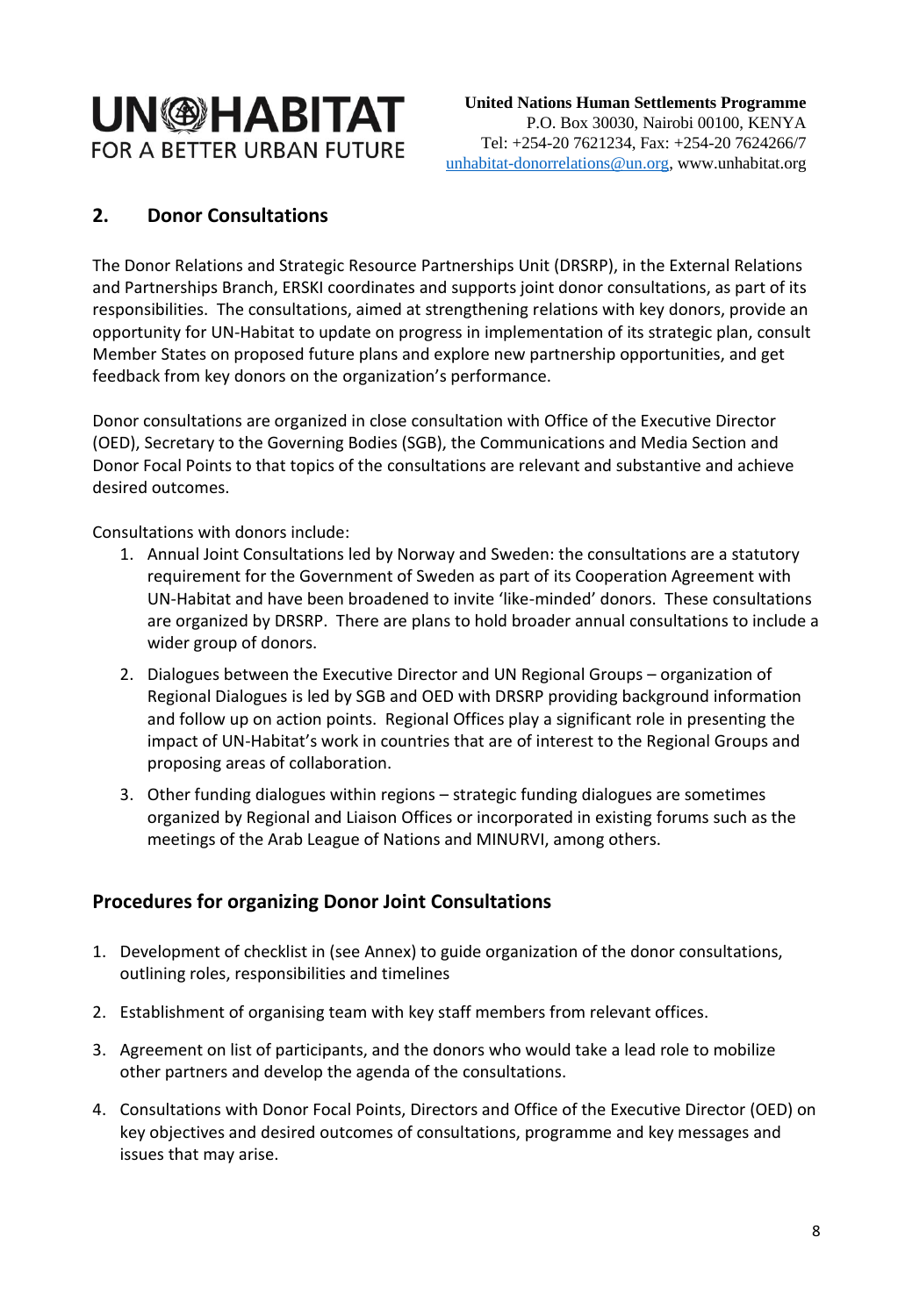# **UN<sup>®HABITAT**</sup> **FOR A BETTER URBAN FUTURE**

- 5. Consultations with lead development partners to finalise the programme, duration and the structure of the meeting. Where possible, field visits or virtual tours are arranged to demonstrate impact of UN-Habitat's programmes.
- 6. If a field visit is part of the programme, coordination with the relevant country office to organize the content and logistics of the field visit. This includes the list of authorities and beneficiaries that will interact with the donors, programmes to be showcased, international and local travel arrangements, and meals, among others (see checklist).
- 7. Arrangements regarding logistical issues including budget, ICT requirements, procurements, travel etc., as outlined in the checklist.
- 8. Invitation letters, including Note Verbales to Member States with guidance from SGB and invitations to participating staff members.
- 9. List of background documents, presentations, speeches and talking points the Executive Director and key managers, and videos of UN-Habitat programmes; the list includes the persons accountable for producing the materials with submission deadlines. These documents are stored in shared folder accessible the organizing team and staff participating in the consultations.
- 10. Visibility materials and communications strategy for the event this may include, web articles, press releases and social media messaging depending on the nature and exclusivity of the meetings.
- 11. Finalisation of the programme of the consultations and preparation of an annotated agenda and run of the show script for the moderator.
- 12. Dry run of the session with OED, presenters, ERSKI colleagues and ICT at least 48 hours before the consultations.
- 13. Creation of a WhatsApp group with all key staff to facilitate smooth operation of the session.

### <span id="page-8-0"></span>**Guidelines for Staff**

- 1. Staff organizing donor consultations should contact the DRSRP for advice.
- 2. Donor Focal Points will be requested to provide inputs and advice on the consultations and priorities of their donors through the Donor Focal Point meetings and more targeted meetings.
- 3. Presenters are required to provide background information and presentations within the defined deadlines that will be communicated to them.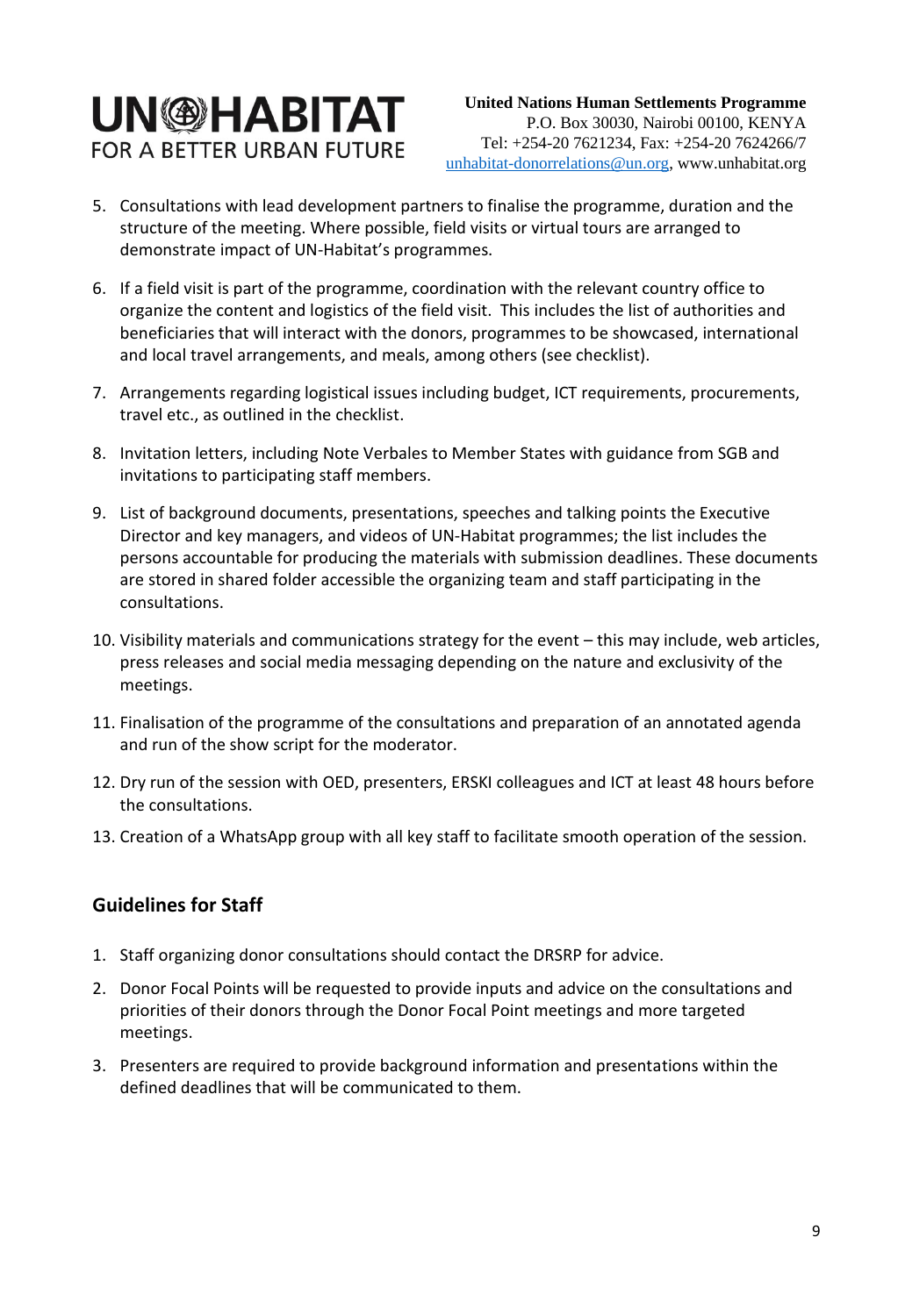#### **United Nations Human Settlements Programme**

P.O. Box 30030, Nairobi 00100, KENYA Tel: +254-20 7621234, Fax: +254-20 7624266/7 unhabitat-donorrelations@un.org, www.unhabitat.org

#### <span id="page-9-0"></span>**Annex 1 – Donor Consultations Checklist**

|             | <b>Action</b>                                                                                                                                                                                                                                                                                                                                                                                                                                                                                                                                                                                                                                                                                                                                                                                                                                                                                                       | <b>Deadline</b> | Accountable person | <b>Status</b> | <b>Comments</b> |
|-------------|---------------------------------------------------------------------------------------------------------------------------------------------------------------------------------------------------------------------------------------------------------------------------------------------------------------------------------------------------------------------------------------------------------------------------------------------------------------------------------------------------------------------------------------------------------------------------------------------------------------------------------------------------------------------------------------------------------------------------------------------------------------------------------------------------------------------------------------------------------------------------------------------------------------------|-----------------|--------------------|---------------|-----------------|
|             | <b>CONSULTATIONS</b>                                                                                                                                                                                                                                                                                                                                                                                                                                                                                                                                                                                                                                                                                                                                                                                                                                                                                                |                 |                    |               |                 |
| 1<br>2<br>3 | Venue Coordination or Teams for Virtual Consultations<br>Inform ICT of dates and technical requirements for physical venue<br>a)<br>including inks for virtual meetings<br>Name plates if physical meetings<br>b)<br>Recording of sessions, where agreed with participants<br>C)<br>Photography if physical meeting<br>d)<br>Date and Time - confirm date and time of the consultations<br><b>Participation and invitations</b><br>Determine if meeting is limited to Member States or to include<br>a)<br>other development partners<br>Confirm list of participants and their mail addresses<br>b)<br>Identify key speakers - internal and external<br>C)<br>Prepare and get clearance for invitation letters<br>$\mathsf{d}$<br>Send out invitation letters at least one month before consultations<br>e)<br>copying donor focal points, Regional Directors, and Heads of<br>Liaison Offices for their follow up |                 |                    |               |                 |
|             | Email and calendar invitations to participating staff including donor<br>f)<br>focal points                                                                                                                                                                                                                                                                                                                                                                                                                                                                                                                                                                                                                                                                                                                                                                                                                         |                 |                    |               |                 |
| 4           | <b>Programme - develop programme for the consultations,</b><br>considerations include:<br>Resource Mobilization objectives<br>a)<br>Desired outcomes e.g. financial, political, strategic<br>b)<br>engagement,<br>Priorities of donors to be invited<br>C)<br>Information that UN-Habitat wants to convey. e.g. progress<br>d)<br>on strategic plan, vision for the future<br>Issues raised by donors to be addressed<br>e)<br>Intelligence from Donor Focal Points<br>f)                                                                                                                                                                                                                                                                                                                                                                                                                                           |                 |                    |               |                 |
| 5           | Background materials - create shared drive, with version control, of<br>all documents relating to the consultations and share link. Ensure all<br>documents and presentations are received on time from authors:<br>These may include:<br>a) Programme<br>b)<br>Agenda, annotated agenda<br>Background documents and presentations for relating to agenda<br>C)<br>items<br>Statutory documents for consultations e.g. Annual Reports,<br>d)<br>Financial Statements, Audit and Evaluation Reports etc.<br>List of participants – internal and external – confirmed and<br>e)<br>declined<br>f)<br>Key speakers against agenda items<br>Speeches and talking points<br>g)<br>Previous minutes, if any<br>h)<br>Run of show script<br>i)<br>j)<br>Visibility materials e.g. videos of impact, web stories,<br>$\mathsf{k}$<br>Any other relevant documents depending on the programme                                |                 |                    |               |                 |
| 6           | Publicity - prepare communications strategy and publicity materials -<br>these may include:<br>a) Social media<br>Press release<br>b)                                                                                                                                                                                                                                                                                                                                                                                                                                                                                                                                                                                                                                                                                                                                                                               |                 |                    |               |                 |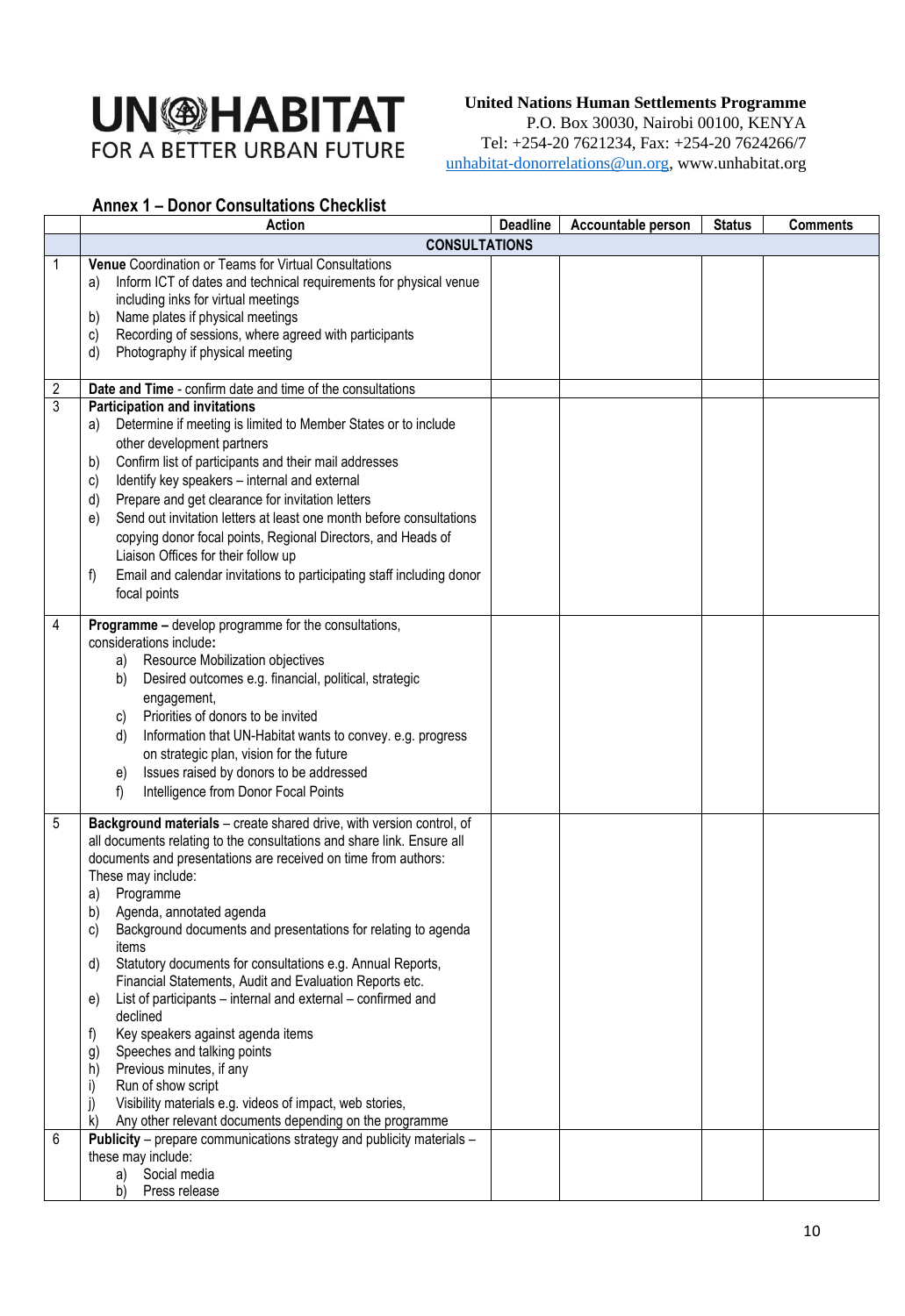#### **United Nations Human Settlements Programme**

P.O. Box 30030, Nairobi 00100, KENYA Tel: +254-20 7621234, Fax: +254-20 7624266/7 unhabitat-donorrelations@un.org, www.unhabitat.org

|    | <b>Action</b>                                                                                                  | <b>Deadline</b> | Accountable person | <b>Status</b> | <b>Comments</b> |
|----|----------------------------------------------------------------------------------------------------------------|-----------------|--------------------|---------------|-----------------|
|    | Web story<br>C)                                                                                                |                 |                    |               |                 |
|    | Story in following issue of Urban Impact<br>d)                                                                 |                 |                    |               |                 |
| 7  | Minutes - create minutes template, assign minute takers and agree on                                           |                 |                    |               |                 |
|    | timelines for finalising minutes                                                                               |                 |                    |               |                 |
| 8  | Dry Run-                                                                                                       |                 |                    |               |                 |
|    | Develop run of show script<br>a)                                                                               |                 |                    |               |                 |
|    | Ensure all presentations complete and in shared folder<br>b)<br>Organize Dry Dun<br>C)                         |                 |                    |               |                 |
| 9  | Meeting facilitation - create WhatsApp group for meeting facilitation                                          |                 |                    |               |                 |
|    | and communications during the meeting                                                                          |                 |                    |               |                 |
| 10 | Post consultations feedback - organize meeting on best practices,                                              |                 |                    |               |                 |
|    | lessons learnt and update SOPs, where necessary                                                                |                 |                    |               |                 |
| 11 | Set up WhatsApp group systematically for communication during                                                  |                 |                    |               |                 |
|    | session                                                                                                        |                 |                    |               |                 |
|    | <b>FIELD VISIT (IF APPLICABLE)</b>                                                                             |                 |                    |               |                 |
| 12 | <b>Choice of Country and Programme</b>                                                                         |                 |                    |               |                 |
|    | Consult with UN-Habitat senior managers, focal points and lead donors                                          |                 |                    |               |                 |
|    | for the consultations on country of visit for field visit: criteria to include:<br>field visit shows           |                 |                    |               |                 |
|    | impact of programmes on beneficiaries<br>a)                                                                    |                 |                    |               |                 |
|    | collaboration with other UN agencies under UN Sustainable<br>b)                                                |                 |                    |               |                 |
|    | <b>Development Cooperation Framework</b>                                                                       |                 |                    |               |                 |
|    | collaboration with national and local authorities and other<br>C)                                              |                 |                    |               |                 |
|    | stakeholders                                                                                                   |                 |                    |               |                 |
|    | shows programmes funded by some of the development partners<br>d)                                              |                 |                    |               |                 |
|    | taking part in the visit                                                                                       |                 |                    |               |                 |
|    |                                                                                                                |                 |                    |               |                 |
| 13 | Confirm participation in field visit - to include:                                                             |                 |                    |               |                 |
|    | donors to take part in the visit and representatives from their<br>a)<br>embassies in the country of the visit |                 |                    |               |                 |
|    | authorities, stakeholders and beneficiaries in country<br>b)                                                   |                 |                    |               |                 |
|    | share profiles of all participants prior to the visit<br>c)                                                    |                 |                    |               |                 |
|    | organize invitation letters<br>d)                                                                              |                 |                    |               |                 |
| 14 | Logistics for field visit includes                                                                             |                 |                    |               |                 |
|    | visa permits and processing<br>a)                                                                              |                 |                    |               |                 |
|    | international and local travel arrangements<br>b)                                                              |                 |                    |               |                 |
|    | hotel arrangements and pickup<br>C)                                                                            |                 |                    |               |                 |
|    | d)<br>meals and refreshments                                                                                   |                 |                    |               |                 |
|    | ensure program allows for prioritization of project vists if more<br>e)                                        |                 |                    |               |                 |
|    | than one project, effective discussion, transfers between                                                      |                 |                    |               |                 |
|    | sites, meals, travel and from airport, and travel to and from<br>hotels.                                       |                 |                    |               |                 |
| 15 | <b>Publicity</b>                                                                                               |                 |                    |               |                 |
|    | local photographer briefed on visits<br>a)                                                                     |                 |                    |               |                 |
|    | web stories<br>b)                                                                                              |                 |                    |               |                 |
|    | coverage of visit in local media where possible<br>C)                                                          |                 |                    |               |                 |
|    | social media<br>d)                                                                                             |                 |                    |               |                 |
| 16 | Donor pre-briefing and background materials                                                                    |                 |                    |               |                 |
|    | briefs programmes to be visited<br>a)                                                                          |                 |                    |               |                 |
|    | profiles of persons to participate in field visit<br>b)                                                        |                 |                    |               |                 |
|    | briefing at start of mission on what to expect<br>C)                                                           |                 |                    |               |                 |
| 17 | Report of field visit - prepare template for minutes and note takers for                                       |                 |                    |               |                 |
|    | report of the visit and way forward                                                                            |                 |                    |               |                 |
|    |                                                                                                                |                 |                    |               |                 |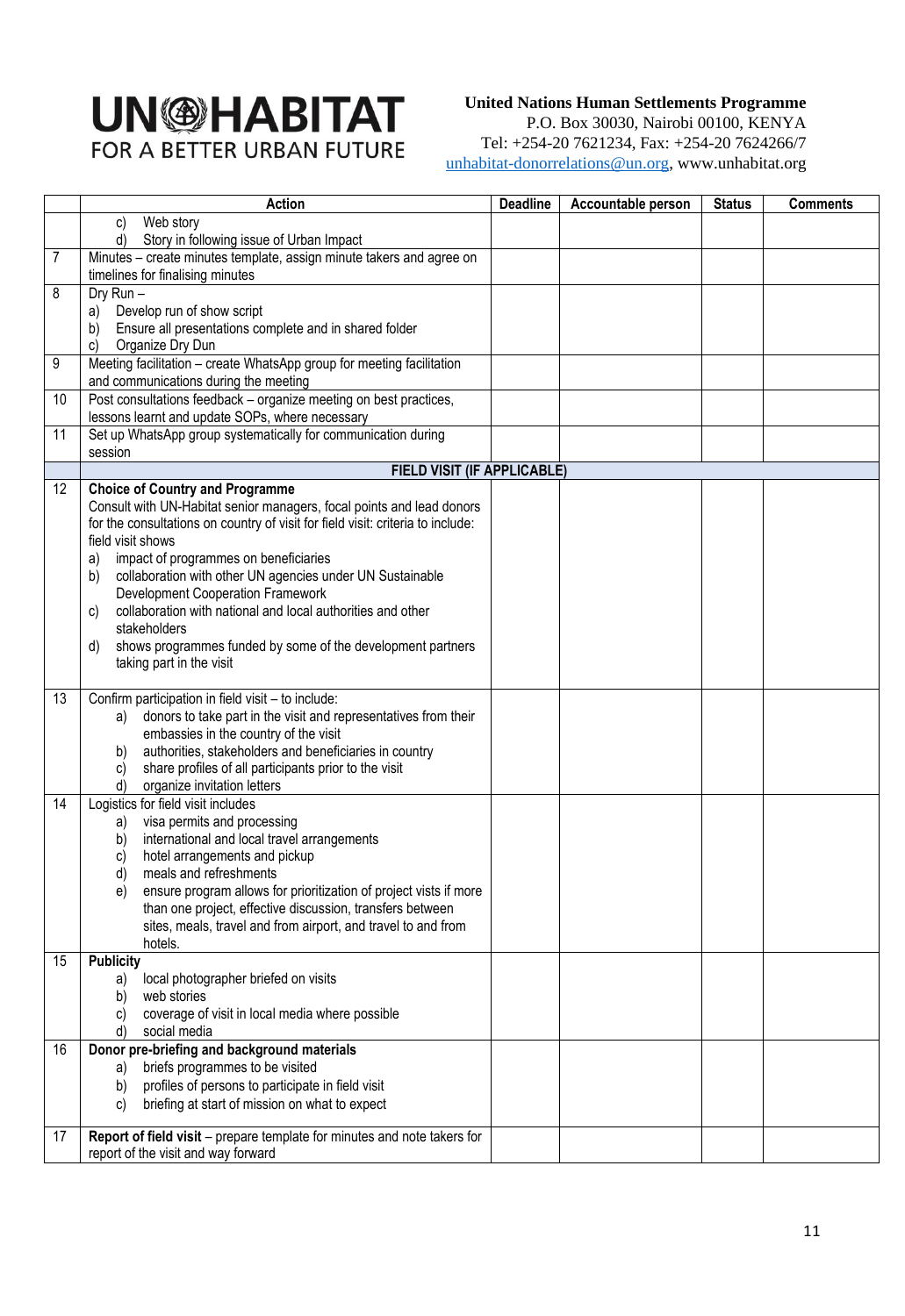## <span id="page-11-0"></span>**3. High-level engagement**

#### <span id="page-11-1"></span>**Overview**

With the mandate to securing adequate, predictable, flexible funding to deliver the results outlined in UN-Habitat's 2020-2023 strategic plan. The Donor Relations and Strategic Resource Partnerships Unit meets with high-level individuals such as Ministers, Ambassadors, CEOs and other key partners in an effort to fundraise and build strategic partnerships. These partners often have different interests and objectives. In order to operate most effectively, strengthen collaboration, improve accountability, and reduce duplication of efforts, the Donor Relations and Strategic Resource Partnerships Unit works closely with the Office of Executive Director and other relevant offices when it comes to planning and organizing High-level meetings. The Standard Operating Procedures (SOPs) describes UN-Habitat's process for engaging with High-level partners.

#### <span id="page-11-2"></span>**Intended Audience**

This SOP is intended for all UN-Habitat staff, particularly staff working in the Donor Relations and Strategic Resource Partnerships Unit.

#### <span id="page-11-3"></span>**Before the High-level Meeting:**

High-level meetings must be planned well in advance. Ideally, three weeks in advance where possible. The lead for the High-Level meeting should consider the following:

- Background research and review the relevant donor profile
- **Agenda**: Liaise with relevant UN-Habitat staff invited to establish the meeting agenda and desired outcomes. Most High-level partners will want to know the agenda before deciding whether or not to accept the invitation.
- **Invitations**: Send invitations as early as possible. If you are sending an invitation via e-mail, ensure correct spelling, titles and pronouns are accurate. For meetings with member states, liaise with Donor Focal points, Office of the Executive Director and SGB. Once the meeting is confirmed, liaise with relevant UN-Habitat staff, for example, If High-level partners are interested in Flagship 1 ensure lead for Flagship 1 is invited to the meeting.
- **Participants List**: create and keep up to date meeting participant list. Liaise with High-level partner to ensure participants from their side are included. Also, ensure relevant substantive UN-Habitat staff are included in the participant list. Closer to the meeting date, make sure to communicate the expected number of participants to confirm everyone has the right virtual connection details. If the meeting is in person, having a participant will help you reserve the appropriate meeting room.
- **Talking Points:** Prepare talking points (using the UN-Habitat template) for the UN-Habitat lead chairing the meeting. For example, if the discussion is led by the Office of the Executive Director (OED), coordinate with OED to provide Talking Points **48 hours in advance** of the meeting. Liaise with Donor Relations and Strategic Resource Partnerships Unit to get donor intelligence brief.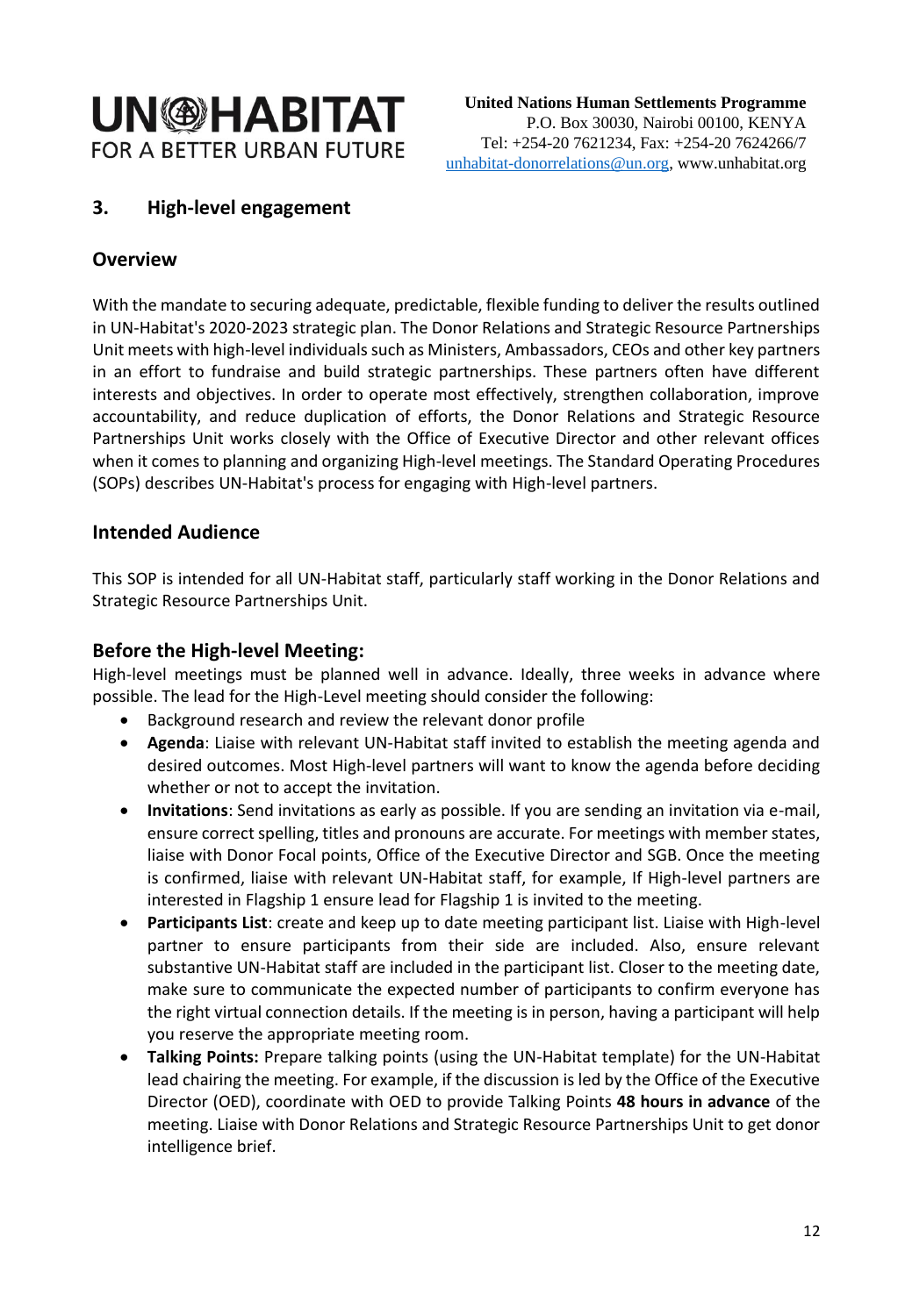### <span id="page-12-0"></span>**During the meeting:**

UN-Habitat staff leading the High-level meeting will need to consider arrangements for:

- Minute taker
- If the meeting is virtual, ensure the meeting detail link is working and record the meeting where appropriate
- Provide a summary of the discussion within 24 hours internally to the lead UN-Habitat staff in the meeting.

### <span id="page-12-1"></span>**After each meeting:**

- Share the minutes of the meeting internally for review before sending them out to partners.
- Create a list of action items to be shared with relevant UN-Habitat staff to follow up on.
- Share final minutes with Donor Relations and Strategic Resource Partners Unit to capture the meeting's outcomes in the Donor Information System portal.
- Draft a thank-you e-mail to be sent to the High-level partner
- Organize a follow-up meeting in two weeks with relevant UN-Habitat staff to ensure all action items are followed up.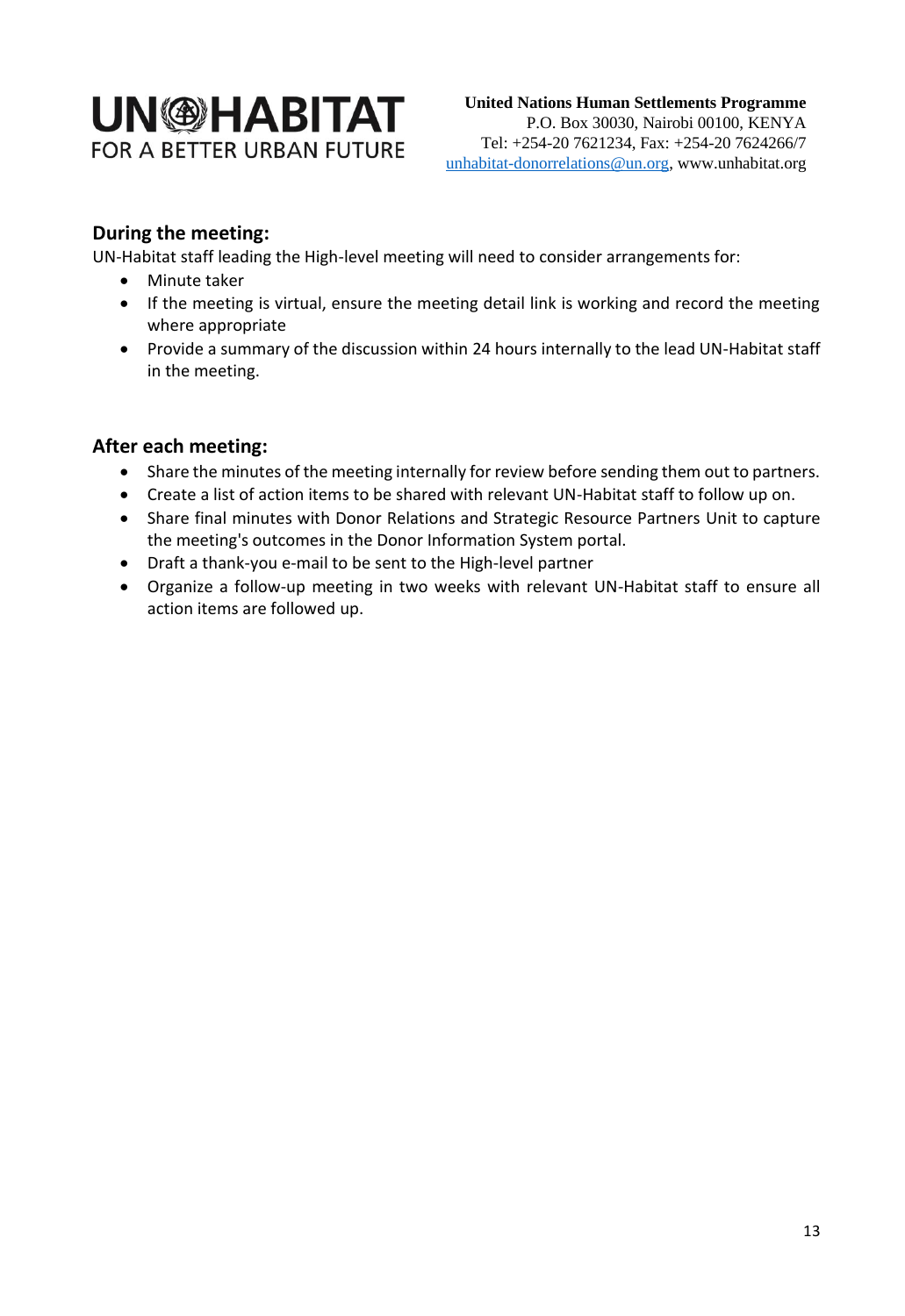## <span id="page-13-0"></span>**4. Foundations and Philanthropies**

#### <span id="page-13-1"></span>**Overview**

The important role of philanthropy and foundations as catalysts for sustainable urbanization is undeniable at the local, regional, and global level. Foundations have a unique flexibility and access to resources to invest in innovative technology, processes, and financing and are able to take the risks related with developing innovative solutions. Partnering with UN-Habitat provides opportunities to test these innovative solutions on the ground and to scale them to deliver transformational change and impact for urban beneficiaries globally. Foundations contribute over 5% of ODA, of which 97% is channeled through intermediary organizations.

UN-Habitat is committed to collaboration with foundations and philanthropy to further leverage knowledge, thought leadership, influence and strategic investments to make cities and human settlements inclusive, safe, resilient and sustainable for SDG 11 and all other SDGs which will be realized in urban areas where most of the world's population lives.

In 2020, UN-Habitat established a **Foundations and Philanthropy Platform** to enable more structured and coordinated engagement on specific areas of common interest. A focal point on Foundations and Philanthropists was established in the Donor Relations and Strategic Resource Partnerships Unit in the External Relations, Strategy, Knowledge and Innovation Division (ERSKI).

The platform will meet in person at the World Urban Forum and four times virtually.

### <span id="page-13-2"></span>**Guidelines on Foundations**

- 1. A database on all donors including foundations and Philanthropists is available in the Donor Relations and Strategic Resource Partnerships Unit
- 2. All foundations that have had contribution agreements with UN-Habitat are automatically included in the [Donor Information System.](dis.unhabitat.org/dis/dashboard.aspx)
- 3. If you have any questions on engaging with foundations or wish your foundation to be included in the Foundations and Philanthropy Platform meetings, send an email to *unhabitat*[donorrelations@un.org.](mailto:unhabitat-donorrelations@un.org)
- 4. Agreements entered into with foundations must be cleared by the Legal Unit in the Office of the Executive Director.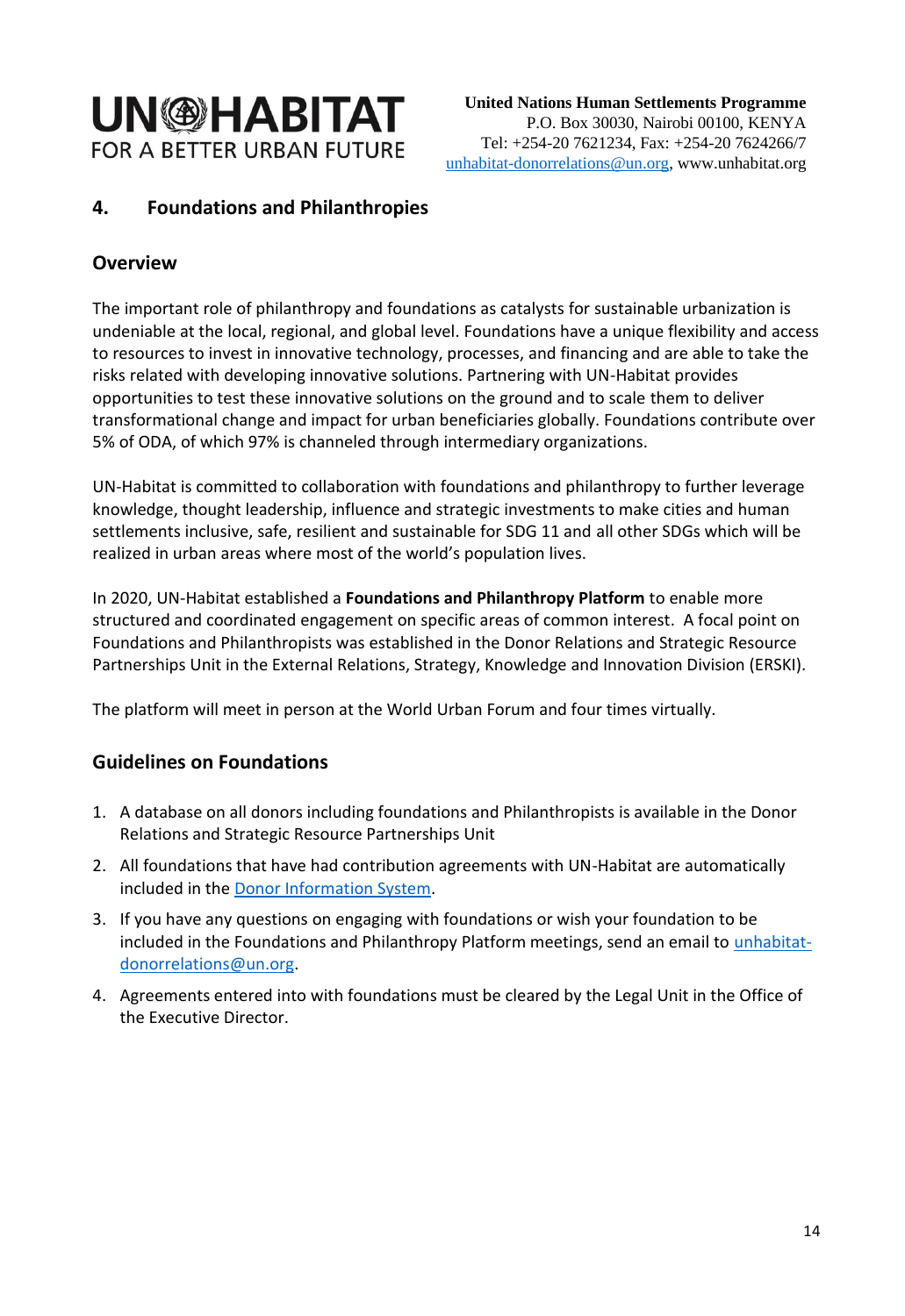## <span id="page-14-0"></span>**5. Annual Pledging Session**

The Donor Relations and Strategic Partnerships Unit, as part of its responsibilities, coordinates the annual pledging session which invites Member States and other development partners to provide financial support for the urban development agenda and more specifically, implementation of UN-Habitat's strategic plan and approved work programme. This is done in close consultation with Office of the Executive Director (OED), Secretary to the Governing Bodies (SGB), the Communications and Media Section as well as Donor Focal Points who consult with their donors prior to the pledging session.

The first pledging sessions was in 2019, after approval of the organization's strategic plan at the UN-Habitat Assembly at which 152Million was announced for urban SDGs and the second in 2020, after approval of UN-Habitat's programme of work, when over USD 164 million was announced, mainly for earmarked programmes.

### <span id="page-14-1"></span>**Services coordinated by Donor Relations and Strategy Resource Partnerships**

- 1. Establishment of checklist in (see Annex) to guide organization of the pledging session, outlining roles, responsibilities and timelines.
- 2. Consultations with Donor Focal Points to consult with donors on the earmarked portfolio that can be announced at the session, and to encourage Member States to pledge core contributions and advise on which donors will make pledges.
- 3. Consultations with Donor Focal Points, Directors and Office of the Executive Director (OED) on the key messages of Executive Director that will resonate with Member States and other development partners.
- 4. Consultations with ICT unit on the technical aspects of the session.
- 5. Preparation of letters and Note Verbales to Member States, high level speakers and other development partners with guidance from SGB.
- 6. Preparation of visibility materials and communications strategy for the event; includes background paper to accompany invitations to the session, press release, social media messaging, web story, etc.
- 7. Preparation of video to demonstrate impact of UN-Habitat's work and added value during the pledging session.
- 8. Establishment of a common drive, with version control, of all documents relating to the pledging session.
- 9. Consultations with the Secretariat to the Governing Bodies (SGB) on the programme, format of the session, timely invitations of Member States, including representatives from focal ministries, and scenario and other matters on the checklist.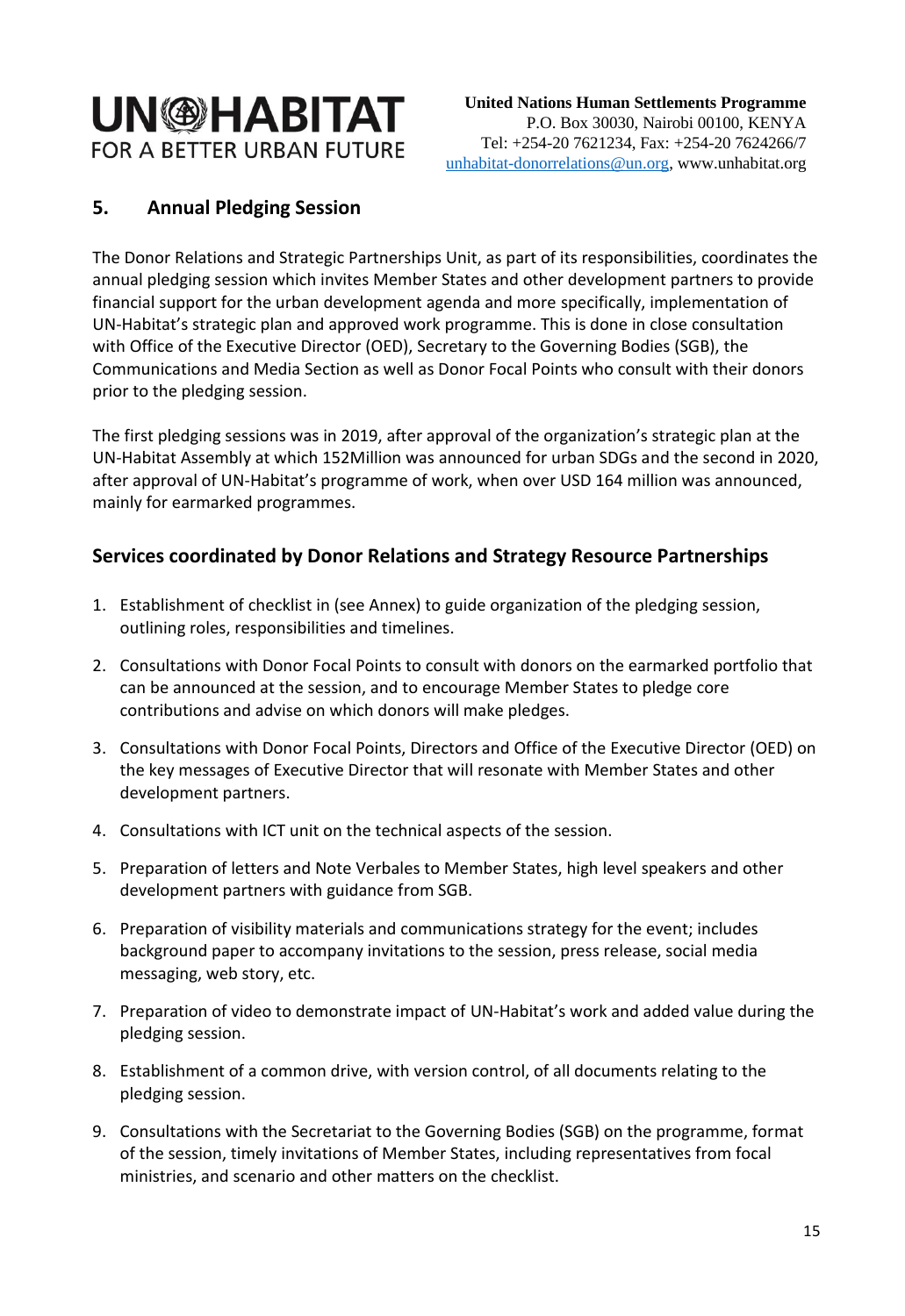## **UN<sup>®HABITAT**</sup> **FOR A BETTER URBAN FUTURE**

- 10. Consultations with OED, SGB and ERSKI Director on high level dignitaries to provide supporting messages e.g. President of the UN-Habitat Assembly, Deputy Secretary General, Chair of the Executive Board.
- 11. Compilation of the pledges to be made at the session in consultation with all Divisions and Regional Offices and write script for the Executive Director for pledges to be read out by UN-Habitat on behalf of the donors.
- 12. Establishment of a focal point to respond to queries from Member States and other development partners.
- 13. Preparation of final programme, event scenario and annotated agenda including script for Moderator and Executive Director.
- 14. Dry run of the session with OED, SGB, ERSKI colleagues and ICT at least 48 hours before the pledging session based on the scenario template developed by OED and annotated agenda with the requisite scripts for the Executive Director and session moderator.
- 15. Creation of a Whatsapp group with all key staff to facilitate smooth operation of the session.

#### <span id="page-15-0"></span>**Guidelines for Staff**

- 1. Donor Focal Points are required to consult with donors for whom they are responsible to maximise the pledges during the session and provide inputs into talking points of the Executive Director
- 2. Directors and Head of Divisions, Branches and Regional Offices are required to provide information on pipeline projects that can be announced at the session and provide inputs into the talking points of the Executive Director.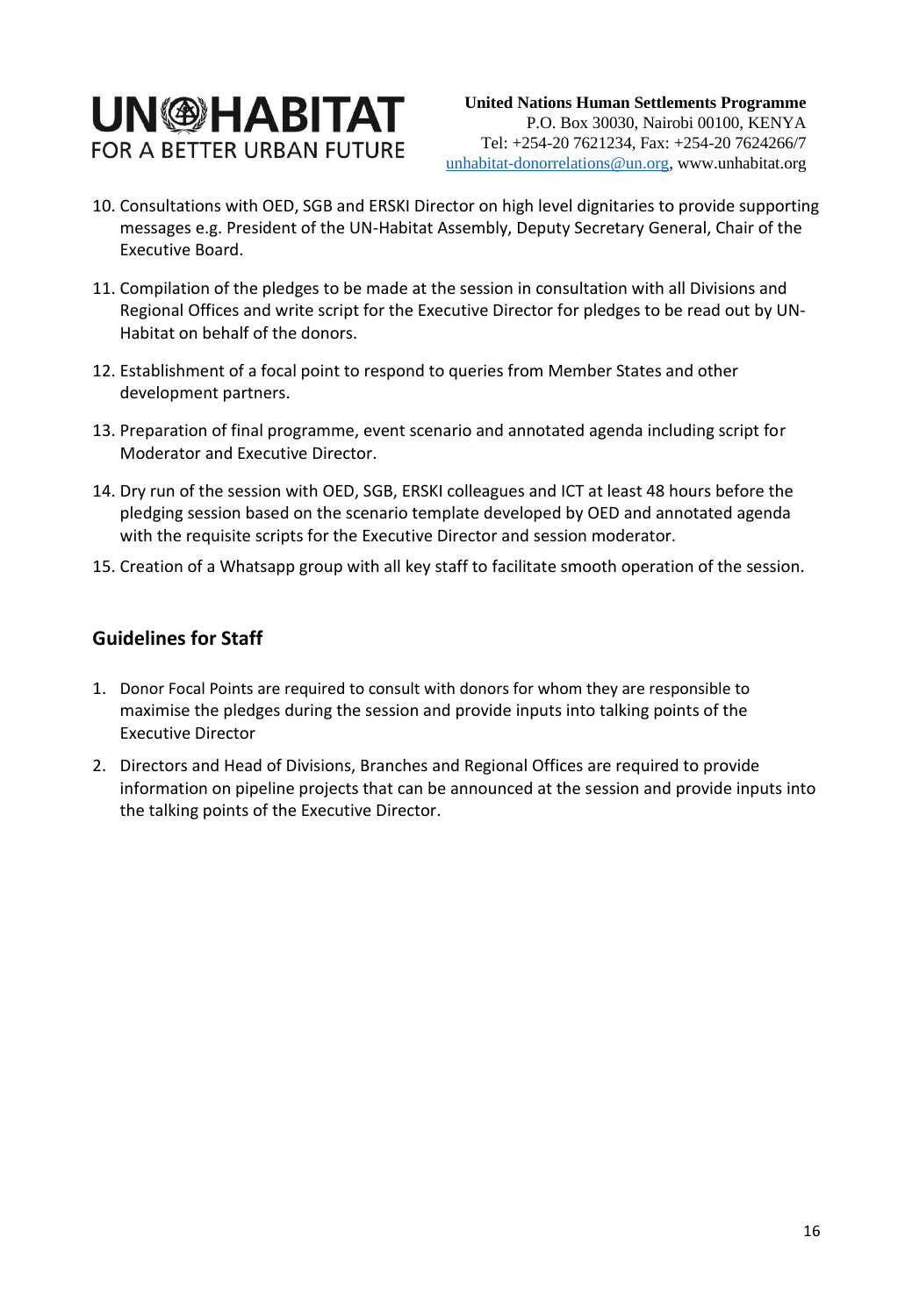#### **United Nations Human Settlements Programme**

P.O. Box 30030, Nairobi 00100, KENYA Tel: +254-20 7621234, Fax: +254-20 7624266/7 unhabitat-donorrelations@un.org, www.unhabitat.org

#### **Annex 1 – Pledging Session Checklist**

<span id="page-16-0"></span>

|                 | <b>Action</b>                                                                                                                                                                                                                                                 | <b>Deadline</b> | Accountable person | <b>Status</b> | <b>Highlights/Comments</b> |
|-----------------|---------------------------------------------------------------------------------------------------------------------------------------------------------------------------------------------------------------------------------------------------------------|-----------------|--------------------|---------------|----------------------------|
| $\mathsf{A}$    |                                                                                                                                                                                                                                                               |                 |                    |               |                            |
|                 | <b>Teams/ Venue Coordination</b><br>Inform ICT – about dates and when to send the invite links<br>Name and email addresses of the participants<br>Make sure all documents are on one Teams folder for easy access<br>3.<br>Ask for recording of meeting<br>4. |                 |                    |               |                            |
| B               |                                                                                                                                                                                                                                                               |                 |                    |               |                            |
| $\overline{2}$  | Confirm date and time of pledging session                                                                                                                                                                                                                     |                 |                    |               |                            |
| $\overline{3}$  | Create of a common drive, with version control, of all documents relating to the<br>pledging session                                                                                                                                                          |                 |                    |               |                            |
| 4               | Clearance of invitation letters<br>Member states<br>g)<br>Other donors<br>h)<br>High level speakers e.g. President of UNHA, Regional Chairs, Chair of the<br><b>Executive Board</b>                                                                           |                 |                    |               |                            |
| 5               | Send invitation letters to<br>Member states at missions and capitals<br>a)<br>Other donors and development partners<br>High level speakers                                                                                                                    |                 |                    |               |                            |
| $6\phantom{1}6$ | Copy of invitation letters to donor focal points, Regional Directors, Heads of Liaison<br>Offices for their follow up                                                                                                                                         |                 |                    |               |                            |
|                 | Individual outreach to key donors at appropriate level (Director, OED)                                                                                                                                                                                        |                 |                    |               |                            |
| $\overline{8}$  | Template for pipeline projects                                                                                                                                                                                                                                |                 |                    |               |                            |
| 9               | Send information package for pledging session:<br>Template for pipeline projects to Regional Directors Brussel Office, Global<br>a)<br>solutions, OED and ERSKI<br>Template for pledging statement<br>b)                                                      |                 |                    |               |                            |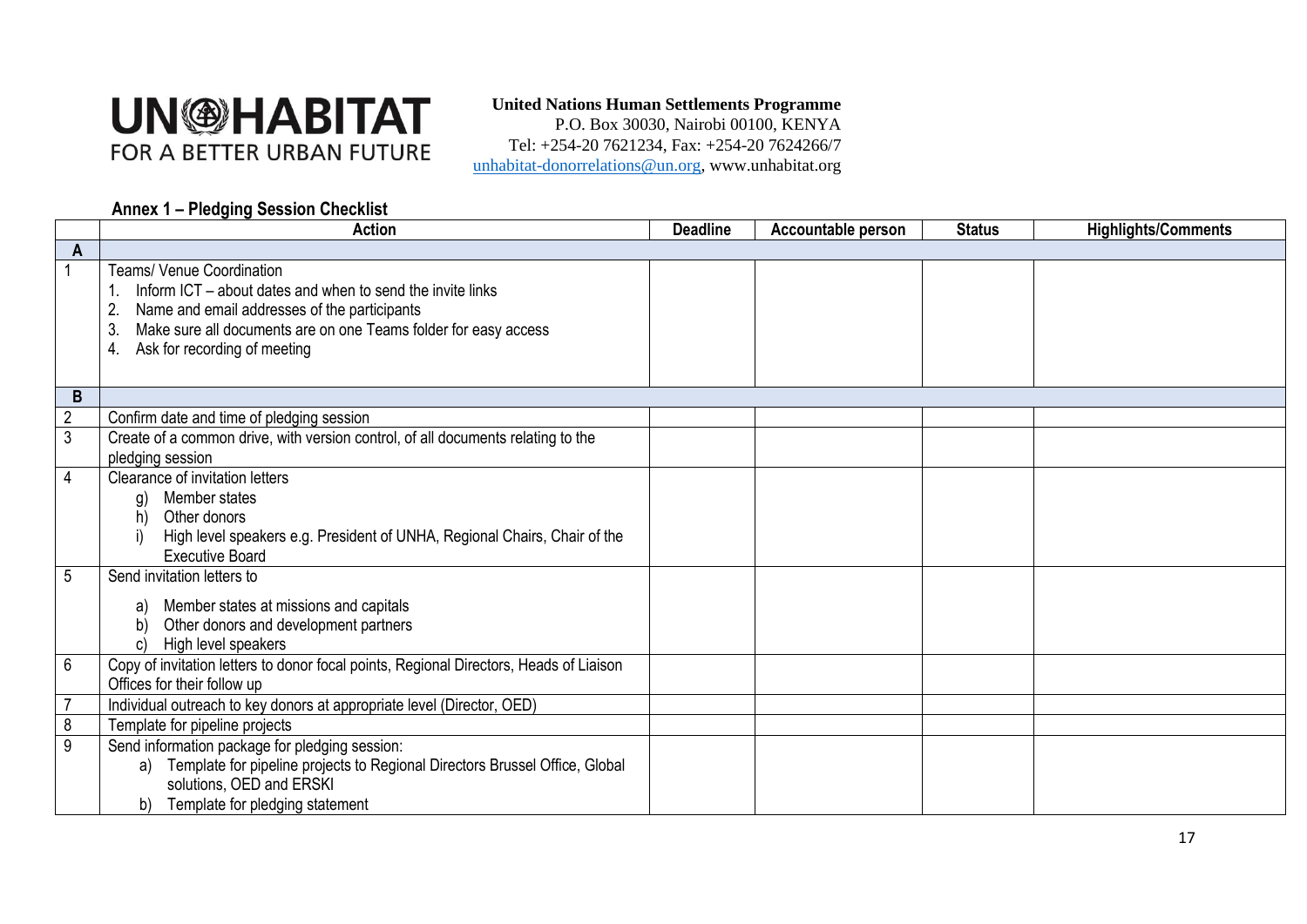#### **United Nations Human Settlements Programme**

P.O. Box 30030, Nairobi 00100, KENYA Tel: +254-20 7621234, Fax: +254-20 7624266/7 unhabitat-donorrelations@un.org, www.unhabitat.org

|    | <b>Action</b>                                                                                                                                                                                                                                                                                                                                                                                                                                                                                                                                                                                       | <b>Deadline</b> | Accountable person | <b>Status</b> | <b>Highlights/Comments</b> |
|----|-----------------------------------------------------------------------------------------------------------------------------------------------------------------------------------------------------------------------------------------------------------------------------------------------------------------------------------------------------------------------------------------------------------------------------------------------------------------------------------------------------------------------------------------------------------------------------------------------------|-----------------|--------------------|---------------|----------------------------|
|    | Template for soft earmarked packages<br>C)                                                                                                                                                                                                                                                                                                                                                                                                                                                                                                                                                          |                 |                    |               |                            |
| 10 | Monitor and compile the responses on templates for pipeline projects by region and                                                                                                                                                                                                                                                                                                                                                                                                                                                                                                                  |                 |                    |               |                            |
|    | domain of change                                                                                                                                                                                                                                                                                                                                                                                                                                                                                                                                                                                    |                 |                    |               |                            |
| 11 | Video showing impact in all regions- 2 min per region in consultation with Regional<br>Offices and Branches at HQ                                                                                                                                                                                                                                                                                                                                                                                                                                                                                   |                 |                    |               |                            |
| 12 | List of participating staff, senior management, donor focal points and donor relations<br>staff                                                                                                                                                                                                                                                                                                                                                                                                                                                                                                     |                 |                    |               |                            |
| 13 | Email to participating staff, senior management, donor focal points and donor<br>relations staff                                                                                                                                                                                                                                                                                                                                                                                                                                                                                                    |                 |                    |               |                            |
| 14 | Programme/event template<br>Preparation of the programme and agenda (SGB, Donor relations, OED)<br>Ensure programme is attached, together with background paper as part of<br>2.<br>external and internal invitations                                                                                                                                                                                                                                                                                                                                                                               |                 |                    |               |                            |
| 15 | Executive Director messages and inputs for key speakers at the session<br>Consultations with key managers including the OED and Global Solutions on key<br>a)<br>messages of the Executive Director on value of core work for opening remarks,<br>Regional Directors for video and messages on impact of work in the countries<br>b)<br>Script for announcing pledges based on hard pipeline after verifying that these<br>C)<br>can be announced with relevant staff<br>Draft script for closing remarks to be updated during sessions<br>d)<br>Inputs to messages for key external speakers<br>e) |                 |                    |               |                            |
| 16 | Pledging background paper, pledge forms - to be sent as part of the invitations                                                                                                                                                                                                                                                                                                                                                                                                                                                                                                                     |                 |                    |               |                            |
| 17 | Donor Focal Point meeting to prepare for pledging session                                                                                                                                                                                                                                                                                                                                                                                                                                                                                                                                           |                 |                    |               |                            |
| 18 | Dry run of pledging session (SGB/donor relations/OED)                                                                                                                                                                                                                                                                                                                                                                                                                                                                                                                                               |                 |                    |               |                            |
| 19 | Publicity materials                                                                                                                                                                                                                                                                                                                                                                                                                                                                                                                                                                                 |                 |                    |               |                            |
|    | Social media<br>e)                                                                                                                                                                                                                                                                                                                                                                                                                                                                                                                                                                                  |                 |                    |               |                            |
|    | Press release                                                                                                                                                                                                                                                                                                                                                                                                                                                                                                                                                                                       |                 |                    |               |                            |
|    | Web story<br>g)                                                                                                                                                                                                                                                                                                                                                                                                                                                                                                                                                                                     |                 |                    |               |                            |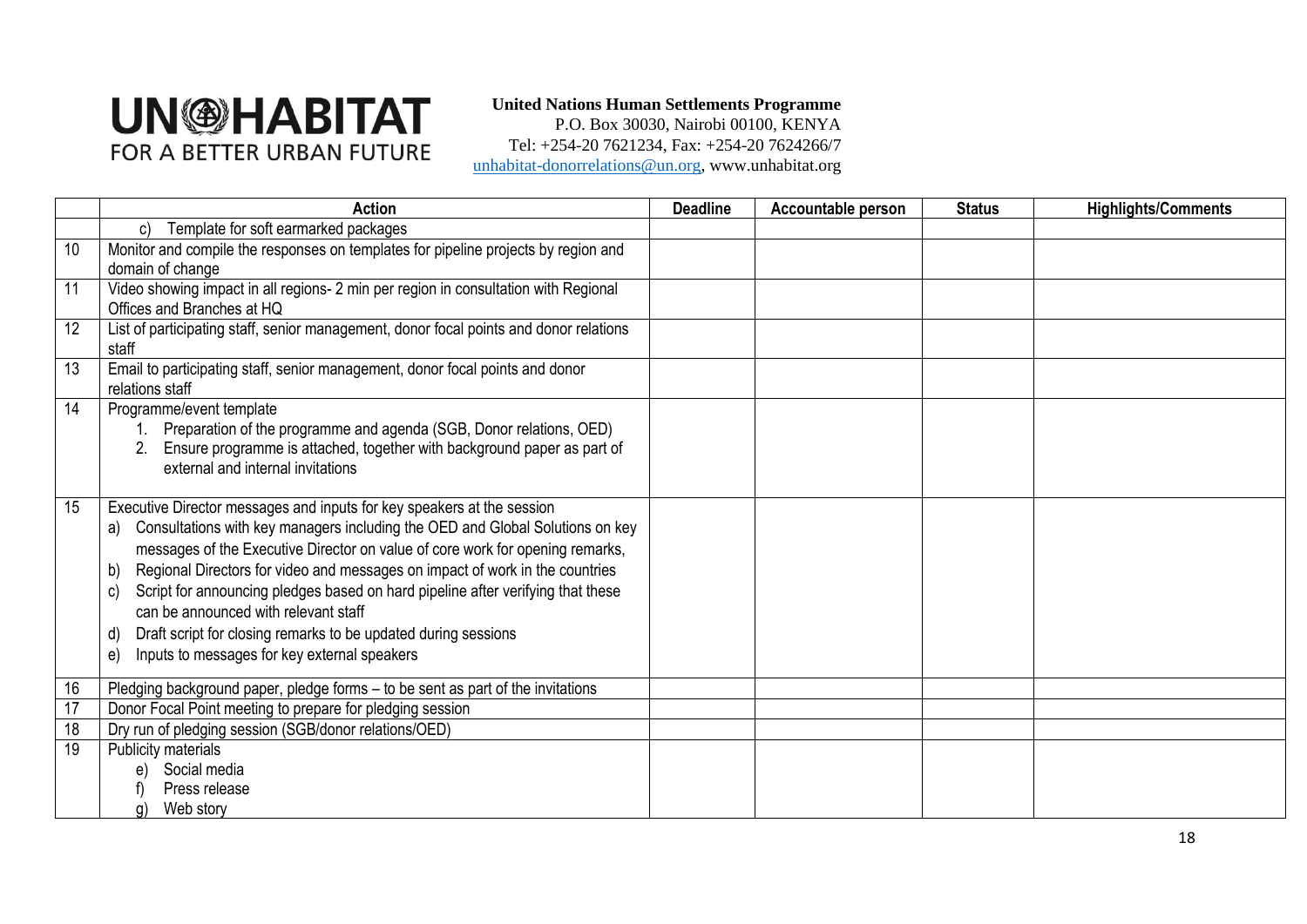#### **United Nations Human Settlements Programme**

P.O. Box 30030, Nairobi 00100, KENYA Tel: +254-20 7621234, Fax: +254-20 7624266/7 unhabitat-donorrelations@un.org, www.unhabitat.org

|    | <b>Action</b>                                                                      | <b>Deadline</b> | <b>Accountable person</b> | <b>Status</b> | <b>Highlights/Comments</b> |
|----|------------------------------------------------------------------------------------|-----------------|---------------------------|---------------|----------------------------|
| 20 | Set up WhatsApp group systematically for communication during session              |                 |                           |               |                            |
| C  | In-session and post-session documents and actions                                  |                 |                           |               |                            |
| 21 | PowerPoint on Teams/ common drive                                                  |                 |                           |               |                            |
| 22 | Pledging session - document with all donors and all pledges compiled by domain(bar |                 |                           |               |                            |
|    | chart) of change and country (Map)                                                 |                 |                           |               |                            |
| 23 | <b>Minutes</b>                                                                     |                 |                           |               |                            |
|    | Meetings template                                                                  |                 |                           |               |                            |
|    | Write minutes                                                                      |                 |                           |               |                            |
|    | Review of minutes<br>3.                                                            |                 |                           |               |                            |
| 24 | Web story on results of the session                                                |                 |                           |               |                            |
| 25 | Final approved minutes circulated within a week of the session attaching detailed  |                 |                           |               |                            |
|    | pledges                                                                            |                 |                           |               |                            |
| 26 | Follow up on action points post the meeting                                        |                 |                           |               |                            |
| 27 | Meeting on lessons learnt                                                          |                 |                           |               |                            |
| 28 | Inclusion of pledging session in next Urban Impact                                 |                 |                           |               |                            |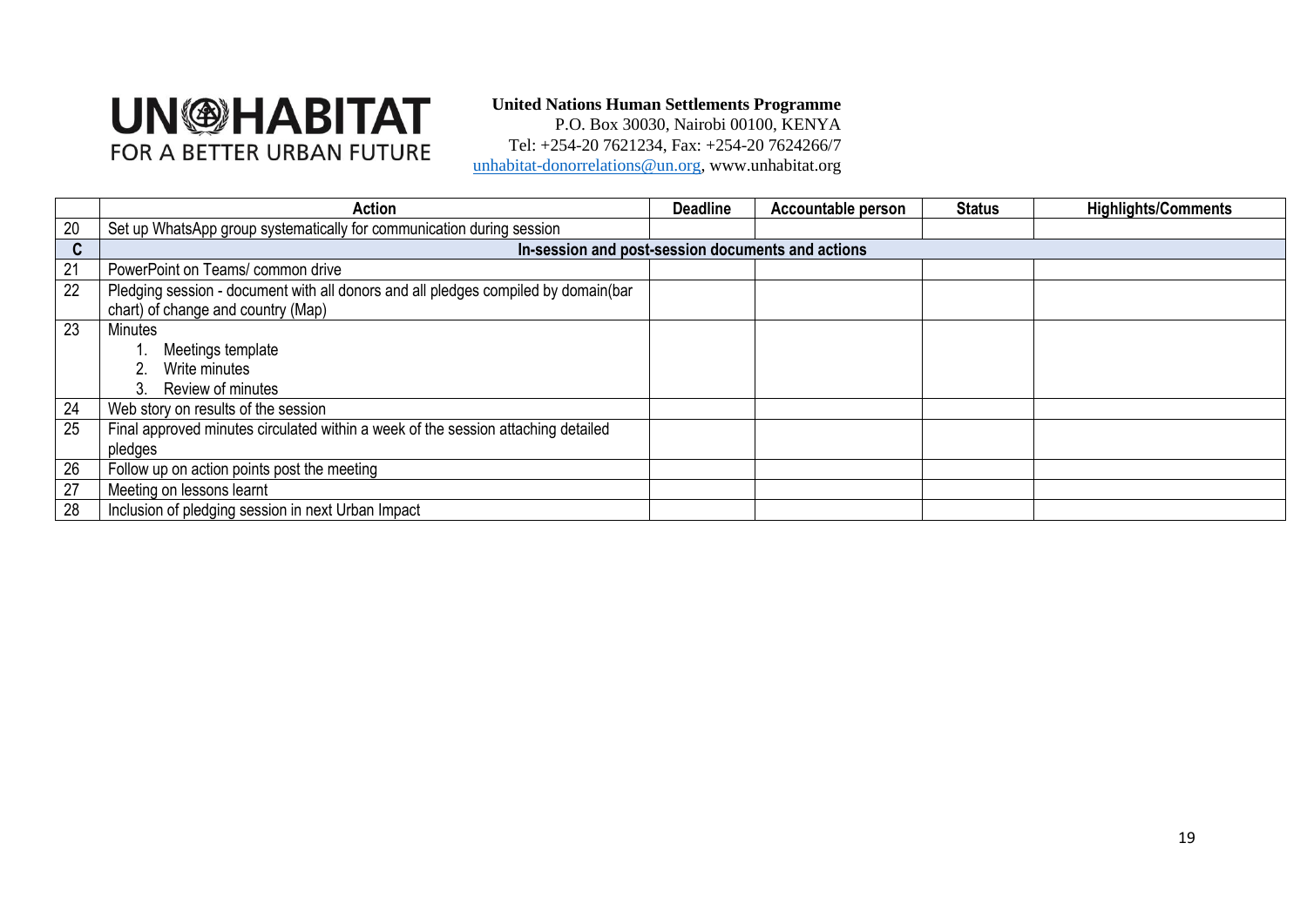### <span id="page-19-0"></span>**6. Digital Fundraising Campaign – Donate Now Button**

In 2020, UN-Habitat launched a [Donate Now](https://unhabitat.org/donate) button on its website to encourage contributions for humanitarian, emergency responses to urban crises such as the global COVID-19 pandemic and other emergencies affecting cities and the most vulnerable who live in them.

To strengthen UN-Habitat's fundraising efforts and to achieve the objective of securing adequate, predictable flexible funds to implement UN-Habitat's strategic plan. The Donor Relations and Strategic Resource Partnerships Unit at UN-Habitat has launched an online targeted humanitarian appeal campaign to raise funds.

The digital fundraising campaign will raise funds for people and communities most affected by humanitarian crises across various regions of the globe. UN-Habitat is on the front line of the world's urban crises responding immediately to help the people most in need and support a quick recovery to improve livelihoods and build thriving communities. Donations from the campaign will contribute directly to helping UN-Habitat provide clean water, sanitation, adequate shelter, rebuild critical infrastructure and provide services to those most affected by crisis in each region. Each campaign will last approximately 3 months, with a focus on a specific region, with the first campaign focusing on the Arab States.

The Donor Relations Unit will work closely with the Communications Team and relevant Donor Focal Points to ensure the execution of the campaign is relevant, substantive and achieves the desired outcomes.

#### <span id="page-19-1"></span>**Procedures for coordinating the digital fundraising campaign**

- 1. Development of checklist in (see Annex) to guide all parties involved, outlining roles, responsibilities, and timelines.
- 2. Establishment of organising team with key staff members from relevant regional offices.
- 3. Select a crowdfunding platform to use during the campaign.
- 4. Creation of a digital marketing strategy. This includes identifying the target audience, sourcing content material, building a Trello Board for the social media campaign, creating a press kit and survey URLs.
- 5. Create a mailing list / contact list of all internal and external colleagues.
- 6. Creating an updated email signature for staff to use to promote the campaign.
- 7. Update the landing page on the UN-Habitat's website. This includes ensuring language translation relevant to the current region, collect images from each region, collect testimonials from member states, local governments, and stakeholders to add to the campaign page.
- 8. Upload all necessary documents and launch campaign.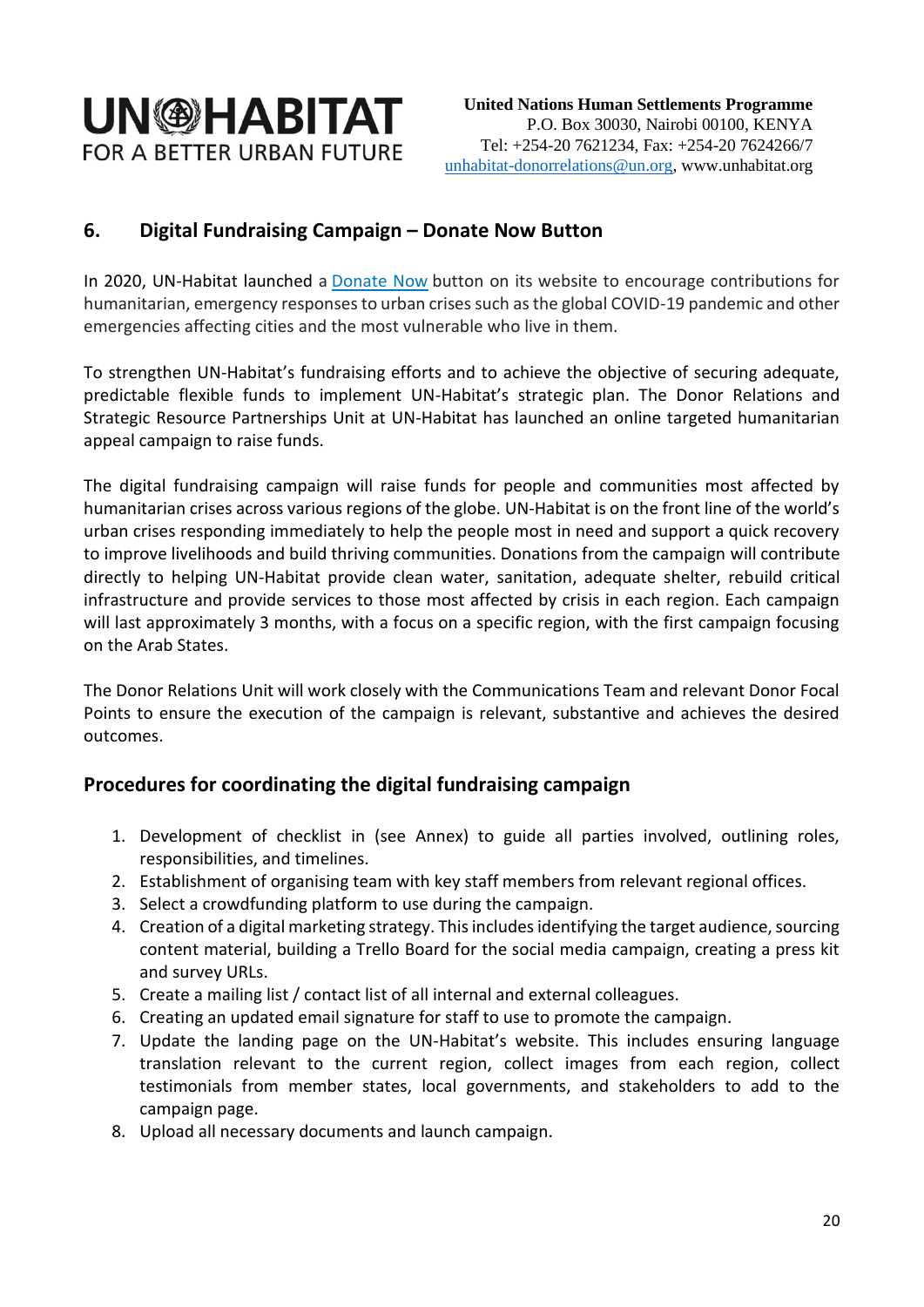

### **Our Promise**

<span id="page-20-0"></span>We commit to ensuring that your contributions will help the most vulnerable. This includes:

- 1. Repairing and building resilient homes for families in conflict affected cities.
- 2. Building infrastructure and basic services affected by war or natural disasters.
- 3. Supporting safe, peaceful and sustainable livelihoods for IDPs, refugees and their host communities.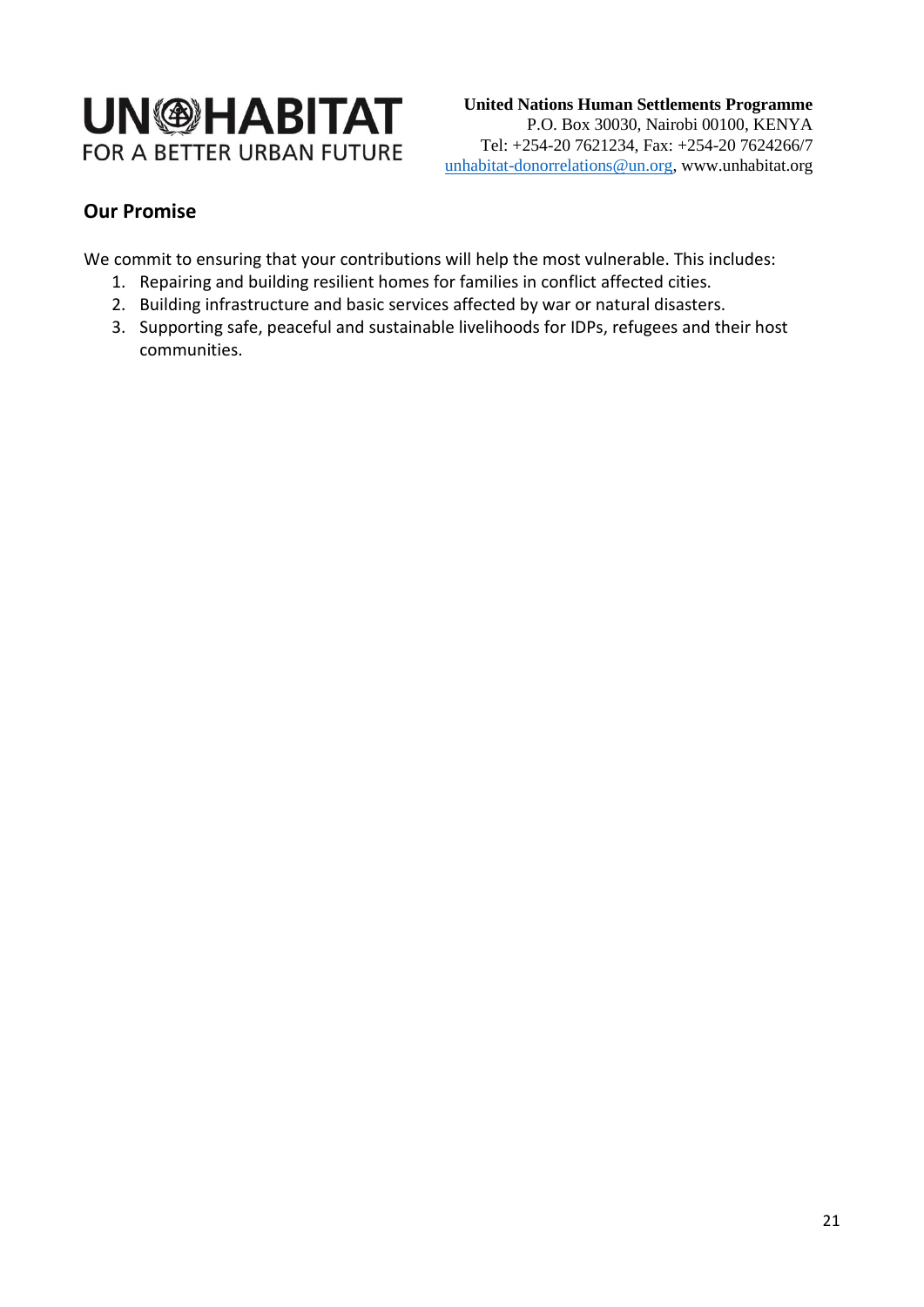#### **United Nations Human Settlements Programme**

P.O. Box 30030, Nairobi 00100, KENYA Tel: +254-20 7621234, Fax: +254-20 7624266/7 unhabitat-donorrelations@un.org, www.unhabitat.org

#### <span id="page-21-0"></span>**Annex 1 – Digital Fundraising Checklist**

|              | <b>Action</b>                                                                                                                                                                                                                                                                                                                                                | <b>Deadline</b> | Accountable<br>person | <b>Status</b> | <b>Highlights</b> | <b>Comments</b> |
|--------------|--------------------------------------------------------------------------------------------------------------------------------------------------------------------------------------------------------------------------------------------------------------------------------------------------------------------------------------------------------------|-----------------|-----------------------|---------------|-------------------|-----------------|
| $\mathsf{A}$ | <b>Teams Coordination</b>                                                                                                                                                                                                                                                                                                                                    |                 |                       |               |                   |                 |
| 1            | Identify the focal point for each region.                                                                                                                                                                                                                                                                                                                    |                 |                       |               |                   |                 |
|              | Coordinate social media campaign and<br>campaign material with UNH communication<br>team.                                                                                                                                                                                                                                                                    |                 |                       |               |                   |                 |
|              | Select a crowdfunding platform.                                                                                                                                                                                                                                                                                                                              |                 |                       |               |                   |                 |
| B            | <b>Digital Communication Strategy.</b>                                                                                                                                                                                                                                                                                                                       |                 |                       |               |                   |                 |
| 1            | Identify the target audience for each campaign.                                                                                                                                                                                                                                                                                                              |                 |                       |               |                   |                 |
| 2.           | <b>Content Material</b><br>Create a 1-month social media campaign for<br>the targeted region.                                                                                                                                                                                                                                                                |                 |                       |               |                   |                 |
| 2.           | Created Trello board with the following content<br>for a month:<br>Images to use<br>$\bullet$<br>Quotes from UN SG regarding the<br>ROAS region<br>Important Dates to exploit<br>UNH ED video<br>UN-Habitat Ambassador for Arab<br>States, Princess Lamia<br>Beneficiary quotes<br>Social media cards<br>Social media copy<br>Accounts to follow<br>Hashtags |                 |                       |               |                   |                 |
| 3.           | Press kit.<br>Create a press kit including a press<br>release, beautifully designed and<br>saved as a PDF with bios, talking<br>points from UNH and project team<br>members, testimonials and high-<br>resolution images to be shared with<br>journalists, bloggers and media<br>outlets.                                                                    |                 |                       |               |                   |                 |
| 4.           | Add survey URL to all digital marketing tools.<br>Add survey URL to your website,<br>social media pages, on your<br>campaign page, if possible, to track<br>and monitor social media<br>engagement.                                                                                                                                                          |                 |                       |               |                   |                 |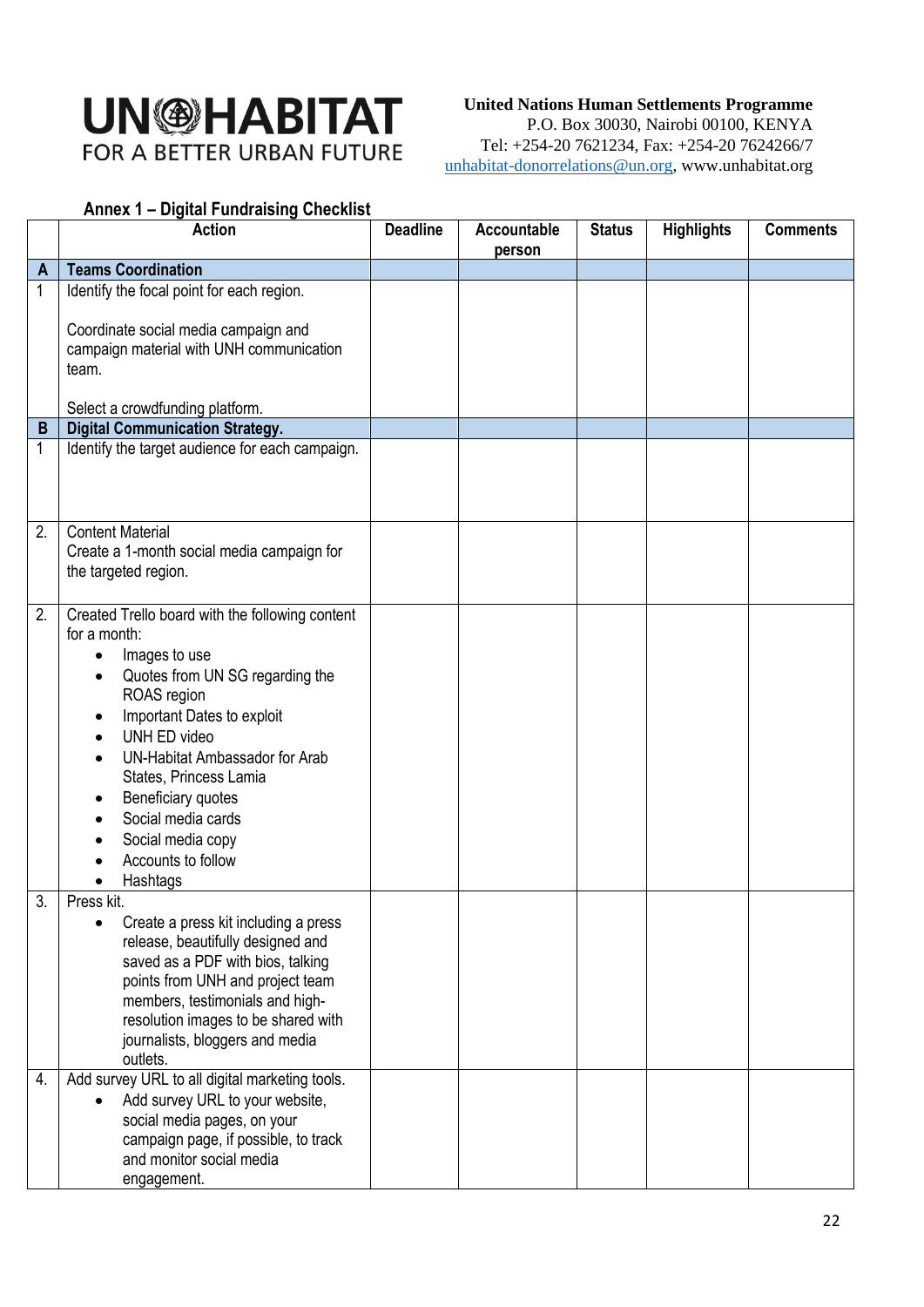#### **United Nations Human Settlements Programme**

P.O. Box 30030, Nairobi 00100, KENYA Tel: +254-20 7621234, Fax: +254-20 7624266/7 unhabitat-donorrelations@un.org, www.unhabitat.org

| C  | Create a mailing list / contact list                                                                                                                                                                                                      |  |  |  |
|----|-------------------------------------------------------------------------------------------------------------------------------------------------------------------------------------------------------------------------------------------|--|--|--|
|    | Create an internal and external<br>$\bullet$<br>mailing list for colleagues.                                                                                                                                                              |  |  |  |
| D  | <b>Email Signature.</b>                                                                                                                                                                                                                   |  |  |  |
|    | Create a new email signature signifying the<br>campaign.                                                                                                                                                                                  |  |  |  |
|    | Create slogan for campaign.                                                                                                                                                                                                               |  |  |  |
|    | Create an email workflow.<br>Create an email workflow that<br>$\bullet$<br>includes a series of email templates to<br>be used to engage campaign<br>supporters, journalists and<br>influencers.                                           |  |  |  |
| E  | Campaign page.                                                                                                                                                                                                                            |  |  |  |
| 1. | Update Landing Page on website linking it to<br>the campaign.                                                                                                                                                                             |  |  |  |
| 2. | Upload videos and photos to the campaign<br>page<br>Translate language, collect images<br>$\bullet$<br>from each region, collect testimonials<br>from member states, local<br>governments and stakeholders to add<br>to the campaign page |  |  |  |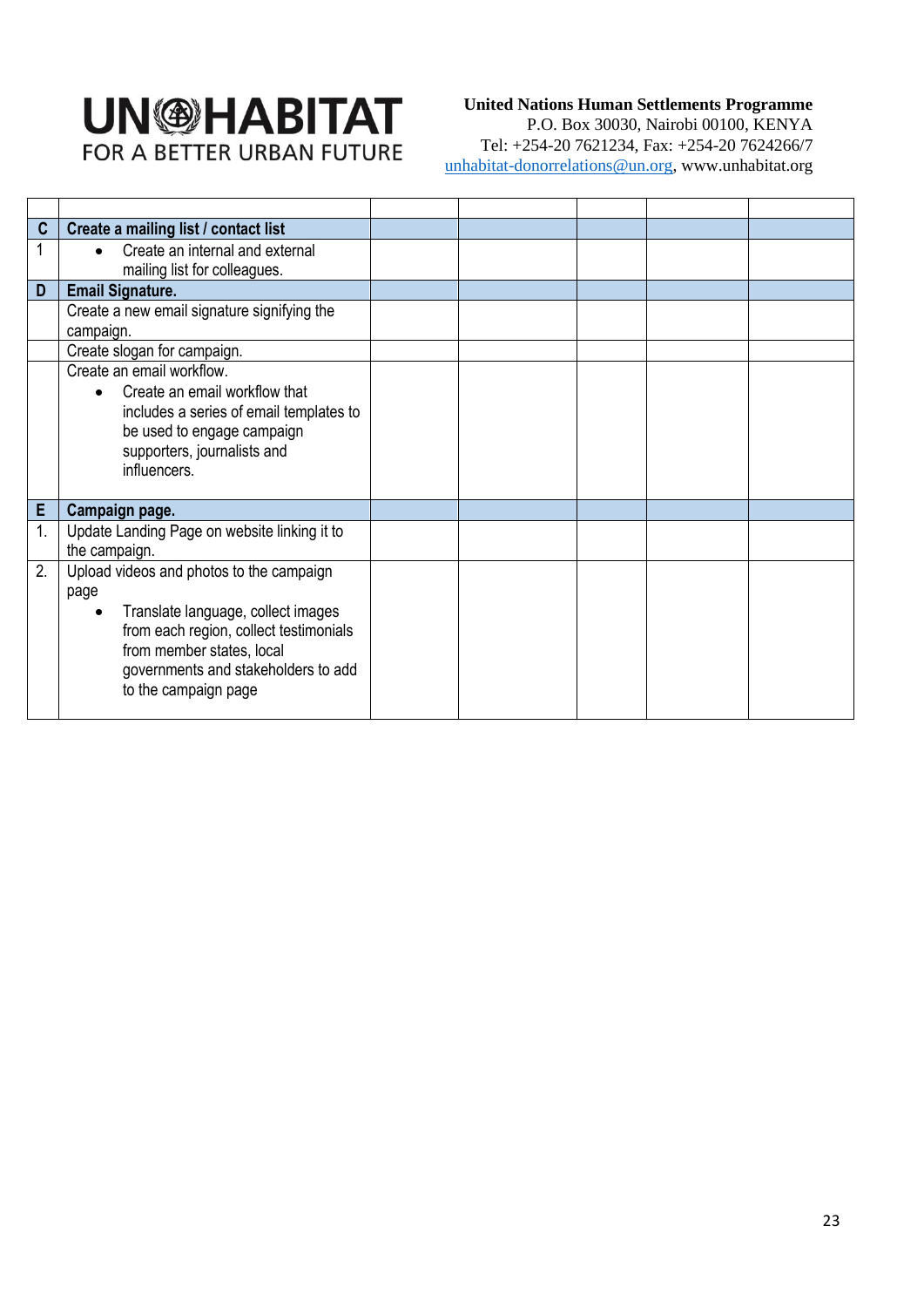## **7. Urban Impact quarterly brief to donors and partners**

<span id="page-23-0"></span>The Donor Relations and Strategic Resource Partnerships coordinates production of the quarterly *Urban Impact* brief which goes out to over 14,000 partner including Member States and donors. The brief provides the latest information on organization developments, impact stories demonstrating the impact of UN-Habitat's urban programmes around the world, publications and other normative products, and financial updates. The newsletter goes out around December, March, June, September.

#### <span id="page-23-1"></span>**Standard operating procedure**

- 1. To feature your content in Urban Impact send an email to unhabitatdonorrelations@un.org.
- 2. Articles have a maximum of 200 words provide links to the fuller article preferably on UN-Habitat public sites, youtube for videos, or partner sites, where applicable.
- 3. The articles may be recent and may cover the following
	- a) Governance issues e.g. decisions of the Executive Board (Secretary to the Governing Bodies)
	- b) Organization developments e.g. institutional reforms (Office of the Executive Director)
	- c) Normative programmes, e.g. new findings (Global Solutions, External Relations, Strategy, Knowledge and Innovation - ERSKI)
	- d) New programmes (Programme Review Committee)
	- e) Regional highlights e.g. impact stories from programmes in countries (Regional Offices)
	- f) Partnerships (Liaison Offices, Partnership and Local Governments Unit)
	- g) Advocacy e.g. ongoing campaigns Advocacy and Communications and Media Unit
	- h) Publications and Events (Communications and Media Section)
	- i) Financial updates (Donor Relations and Strategic Resource Partnerships Unit)
- 4. Impact stories provided should be maximum 200 words and preferably include a quote from the beneficiary, images showing the beneficiaries and demonstrating the challenge or impact, and link to youtube videos, if possible
- 5. Impact stories provided must be posted on the website, images and links to the full story provided, similarly content on events, publications, should be posted on our public websites or partner sites, were applicable – and links provided
- 6. All content must be written in clear language that is not technical and understandable to target audiences.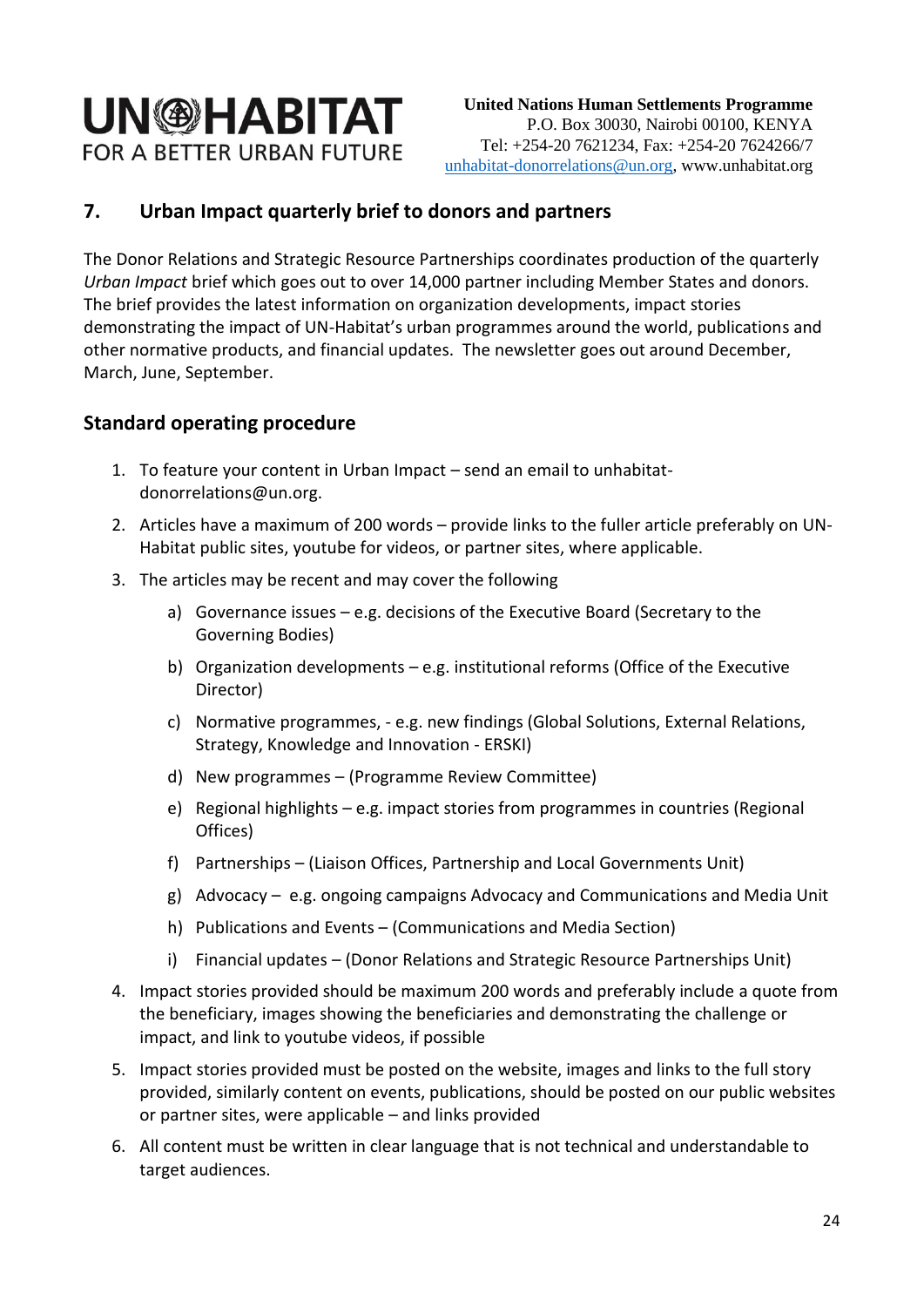# **UN<sup>®HABITAT**</sup> FOR A BETTER URBAN FUTURE

## **8. Donor Information System**

<span id="page-24-0"></span>The [Donor Information System](dis.unhabitat.org/dis/dashboard.aspx) supports coordinated resource mobilization by providing consistent information on donors to guide the resource mobilization efforts throughout the organizationand and enable close monitoring of contribution grants to ensure compliance with donor agreement conditions and reporting timelines.

### **Main features**

- <span id="page-24-1"></span>1. Management dashboard on the status of core and earmarked income, key donors, and income acquired by donor region and by which UN-Habitat region has acquired that income.
- 2. Donor profiles of over 600 development partners with data on themes and countries supported, themes and countries of interest, contribution history, projects supported, projects in country, overdue contributions, grant closure status, donor country personnel, donor country missions, implementing partners, reports and downloadable donor profile
- 3. Regional profiles with overview of funding by both UN and UN-Habitat regions showing their contribution history, projects supported by the region, projects implemented in region, personnel from region, implementing partners and downloadable summary regional profiles.
- 4. Reporting Calendar to track when reports are due, it show all reports due for grants that are not yet financially closed.
- 5. Resources including training materials on resource mobilization

### **Guidelines for staff**

- <span id="page-24-2"></span>1. To access the [Donor Information System,](dis.unhabitat.org/dis/dashboard.aspx) send an email to [unhabitat-donorrelations@un.org.](mailto:unhabitat-donorrelations@un.org) If you already a userId to the PAAS system, then use the same User ID and password
- 2. To get training on the system, contact [unhabitat-donorrelations@un.org.](mailto:unhabitat-donorrelations@un.org)
- 3. Donor Focal points are requested to provide regular updates on their donors so that they can be updated in the system. They may also update the system directly, once they have been trained.
- 4. Staff to share proposals sent to donors prepared by their units so that they can be uploaded into the system.
- 5. The Management Advisory and Compliance Service (MACS) supports verification of financial data in the system.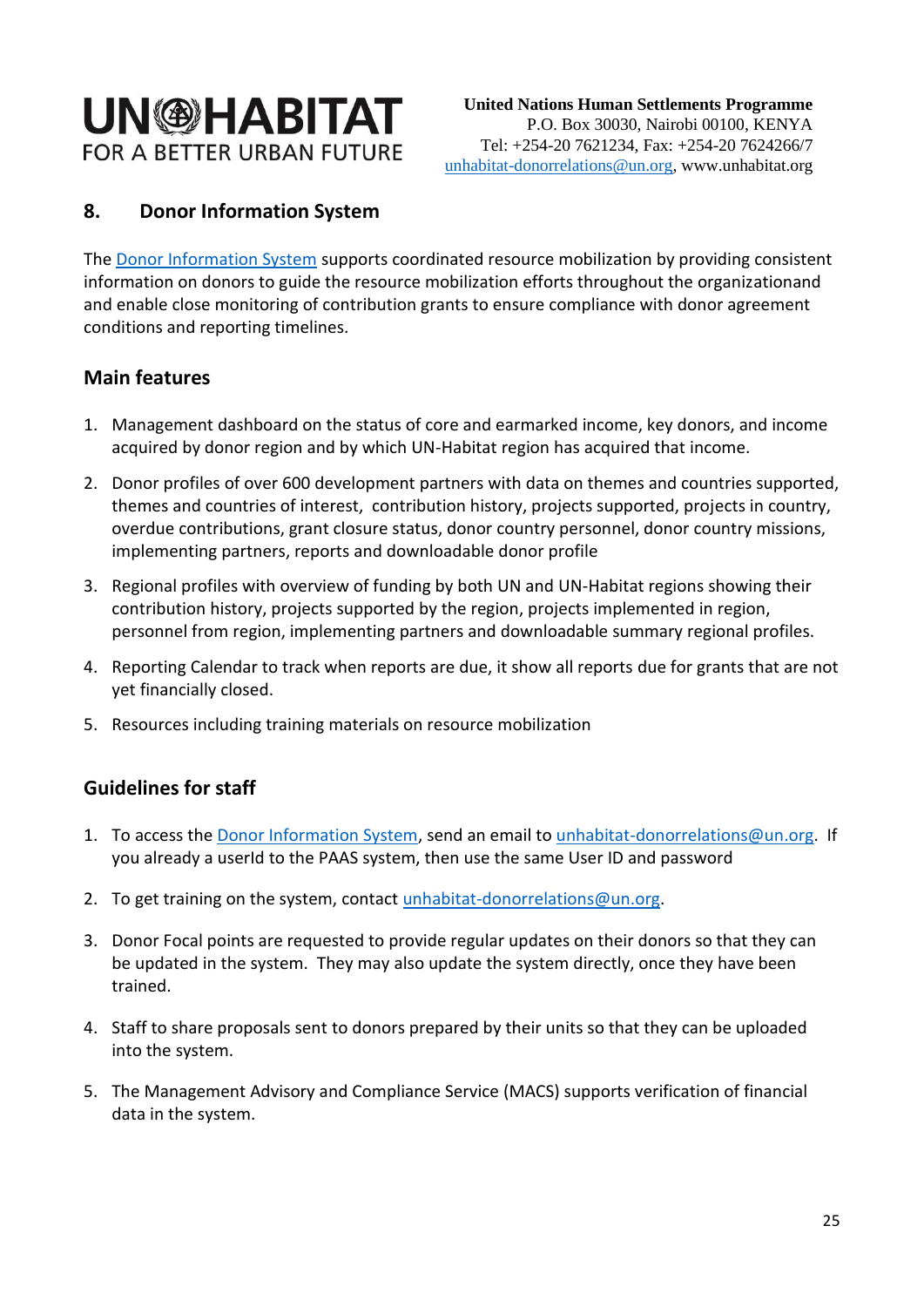### **9. Donor Intelligence and Market Research**

<span id="page-25-0"></span>The Donor Relations and Strategic Partnerships unit provides donor intelligence and market research services and updates donor profiles in the Donor Information System every six months.

Information to donors is regularly provided to support bilateral meetings by the Executive Office and senior managers.

#### **Services to staff**

- <span id="page-25-1"></span>1. Upon request, conduct research on specific donors, their funding priorities and contribution history to UN-Habitat and to the multi-lateral system.
- 2. Provide donor profiles before bilateral meetings.
- 3. Research on fundraising best practices from other agencies.

#### **Guidelines**

- <span id="page-25-2"></span>1. Request for donor profiles needed for any bilateral meetings at least one in advance of the meeting.
- 2. Staff may also request market research on what donors may be interested in funding specific themes or types of work or programmes in specific countries.
- 3. Be specific on the content needed in the research to be conducted on various donors e.g. on whether donors support particular themes or countries.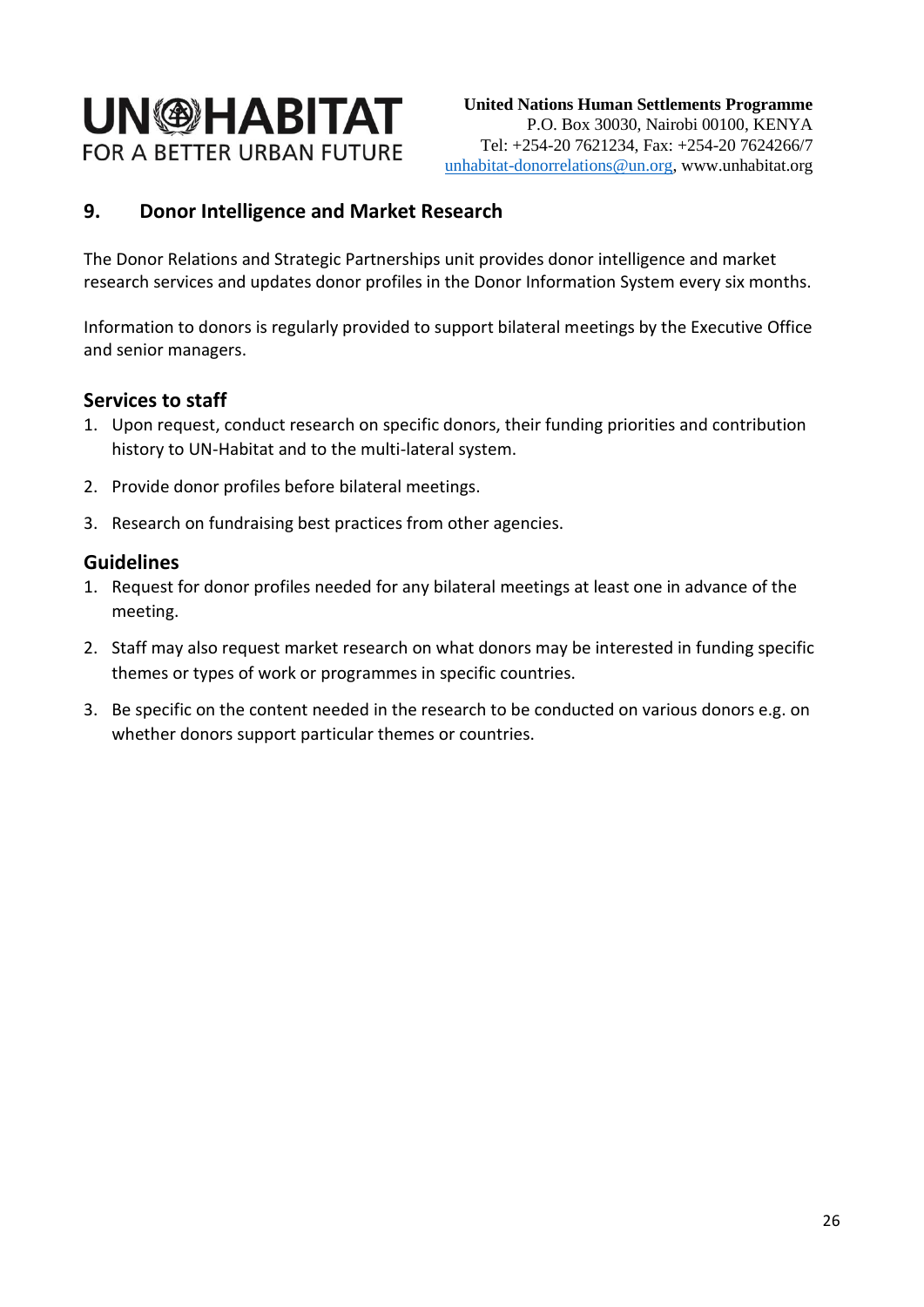## **UN<sup>®HABITAT**</sup> FOR A BETTER URBAN FUTURE

## **10. Donor Reporting**

<span id="page-26-0"></span>The Donor Relations and Strategic Partnerships Unit coordinates and supports timely reporting on contribution agreements to donors. To do this, the unit enters all the reporting dates for ongoing contribution agreements into a **Donor Reporting Calendar** which is part of the Donor Information System. Monthly meetings are held with Donor Reporting Focal Points to ask them to review and where appropriate correct the status of reporting and to request them to follow up on late reports with relevant colleagues in their offices. A regular report is sent to Senior Management on the status of donor reporting at the corporate level.

Timely reporting on contributions by donors is extremely important for transparency and accountability and was raised as a point of concern in the UN-Habitat donor survey of 2017.

### **Services provided:**

- <span id="page-26-1"></span>1. Review all contribution agreements and enter the mandatory reporting times in the donor reporting calendar.
- 2. Organize monthly meeting with donor reporting focal points on the status of their offices' reporting.
- 3. Enter financial and narrative reports sent to the donors into a central repository or donor reports and update the status of reporting in the calendar.
- 4. Compile monthly reporting status at the corporate level.
- 5. Organize meetings with offices to explore ways of improving their reporting statistics.
- 6. Report on donor reporting to the Resource Mobilization Steering Committee

## **Guidelines for Staff**

- <span id="page-26-2"></span>1. Staff must ensure that they read the contribution agreements signed with donors for their projects and provide both financial and narrative reports on their projects according to the schedule outlined in the contribution agreement.
- 2. Should the reporting schedule change this should be put in writing by the donor and the Donor Relations and Resource Partnership Unit informed – so that the calendar is changed accordingly.
- 3. Staff are requested to contact their donors, in case of reporting delays.
- 4. Where a donor does not require a specific reporting format, staff should use the standard reporting template available in PAAS – go to your project in PAAS and click on Donor Report and select Interim of Final – see PAAS screen below. Sample reports also attached in this document.